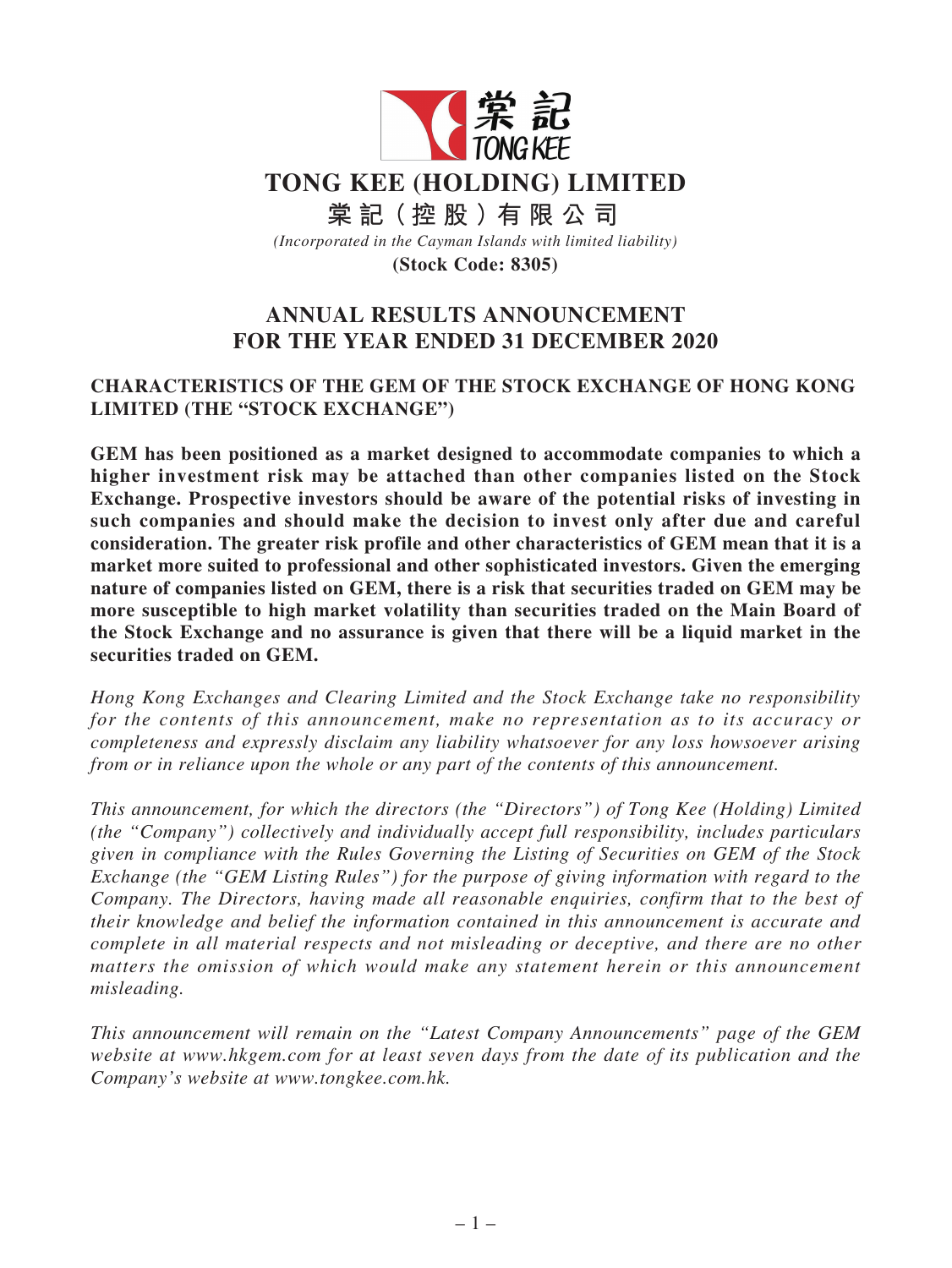### **ANNUAL RESULT**

The board of Directors (the "Board") of the Company is pleased to announce the consolidated results of the Company and its subsidiaries (collectively, the "Group") for the year ended 31 December 2020, together with the comparative figures for the corresponding period in 2019, as follows:

### **CONSOLIDATED STATEMENT OF PROFIT OR LOSS AND OTHER COMPREHENSIVE INCOME**

*For the year ended 31 December 2020*

|                                                       | <b>NOTES</b>   | 2020<br><b>HK\$'000</b> | 2019<br>HK\$'000 |
|-------------------------------------------------------|----------------|-------------------------|------------------|
|                                                       |                |                         |                  |
| <b>Revenue</b>                                        | $\mathfrak{Z}$ | 173,482                 | 220,256          |
| Direct costs                                          |                | (150, 717)              | (189, 994)       |
| Gross profit                                          |                | 22,765                  | 30,262           |
| Other income                                          | $\overline{4}$ | 6,623                   | 540              |
| Administrative expenses                               |                | (30, 334)               | (26, 462)        |
| (Loss)/Gain arising from change in fair value of      |                |                         |                  |
| financial assets at fair value through profit or loss |                | (129)                   | 150              |
| Finance costs                                         | 5              | (1,746)                 | (1,302)          |
| (Loss)/Profit before income tax                       | 6              | (2, 821)                | 3,188            |
| Income tax credit/(expense)                           | $\overline{7}$ | 530                     | (930)            |
| (Loss)/Profit and total comprehensive                 |                |                         |                  |
| (expense)/income for the year                         |                | (2,291)                 | 2,258            |
| (Loss)/Earnings per share attributable to             |                |                         |                  |
| equity holders of the Company                         |                |                         |                  |
| Basic and diluted (HK cents)                          | 8              | (0.29)                  | 0.28             |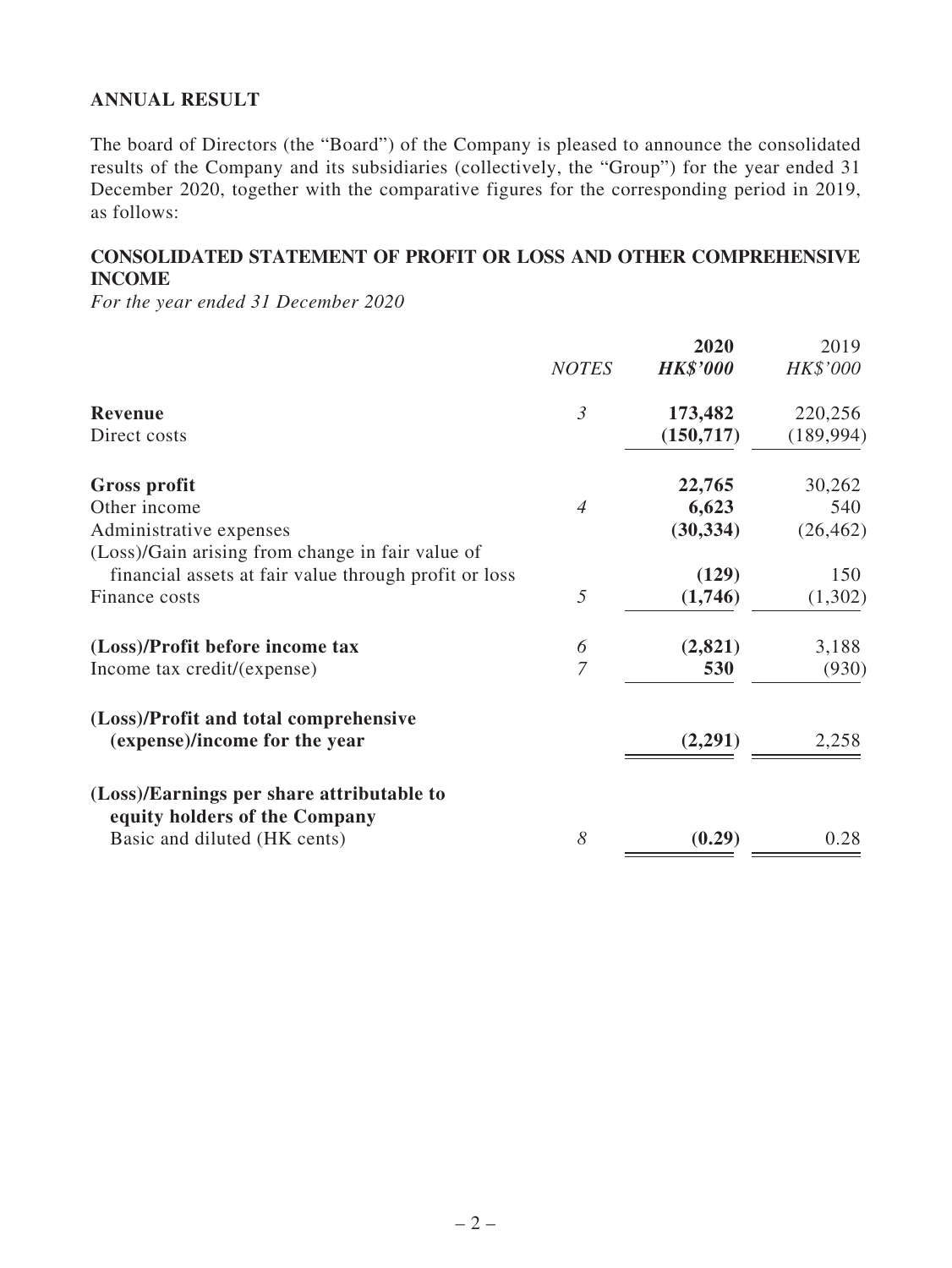# **CONSOLIDATED STATEMENT OF FINANCIAL POSITION**

*As at 31 December 2020*

|                                                            | <b>NOTES</b> | 2020<br><b>HK\$'000</b> | 2019<br>HK\$'000 |
|------------------------------------------------------------|--------------|-------------------------|------------------|
| <b>ASSETS AND LIABILITIES</b><br><b>Non-current assets</b> |              |                         |                  |
| Property, plant and equipment                              |              | 16,332                  | 13,297           |
| Financial assets at fair value through profit or loss      |              | 7,549                   | 7,477            |
|                                                            |              | 23,881                  | 20,774           |
| <b>Current assets</b>                                      |              |                         |                  |
| Contract assets                                            | 11           | 81,003                  | 77,567           |
| Trade and other receivables                                | 10           | 51,830                  | 69,225           |
| Amount due from the Controlling Shareholder                |              | 425                     | 311              |
| Tax recoverable                                            |              | 589                     |                  |
| Bank balances and cash                                     |              | 23,640                  | 13,871           |
|                                                            |              | 157,487                 | 160,974          |
| <b>Current liabilities</b>                                 |              |                         |                  |
| <b>Contract liabilities</b>                                | 11           | 3,239                   | 3,278            |
| Trade and other payables                                   | 12           | 56,196                  | 55,058           |
| Lease liabilities                                          | 13           | 1,924                   | 1,503            |
| <b>Bank borrowings</b>                                     | 14           | 36,381                  | 32,279           |
| Income tax payable                                         |              |                         | 3,137            |
|                                                            |              | 97,740                  | 95,255           |
| <b>Net current assets</b>                                  |              | 59,747                  | 65,719           |
| <b>Total assets less current liabilities</b>               |              | 83,628                  | 86,493           |
| <b>Non-current liabilities</b>                             |              |                         |                  |
| Leases liabilities                                         | 13           | 1,517                   | 1,581            |
| Deferred tax liabilities                                   |              | 96                      | 606              |
|                                                            |              |                         |                  |
|                                                            |              | 1,613                   | 2,187            |
| <b>Net assets</b>                                          |              | 82,015                  | 84,306           |
|                                                            |              |                         |                  |
| <b>CAPITAL AND RESERVES</b><br>Share capital               | 15           | 8,000                   | 8,000            |
| Reserves                                                   |              | 74,015                  | 76,306           |
|                                                            |              |                         |                  |
| <b>Total equity</b>                                        |              | 82,015                  | 84,306           |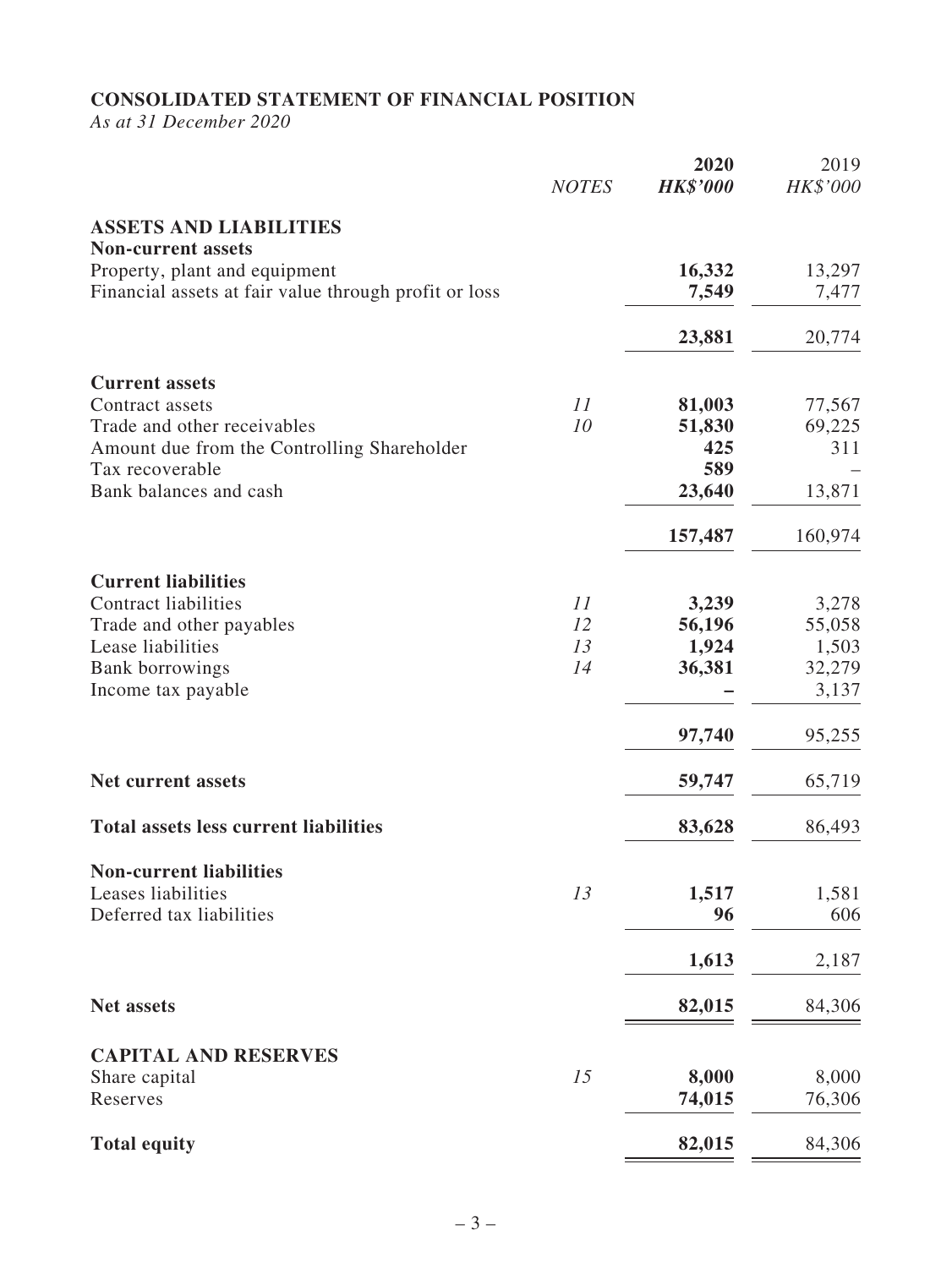### **NOTES TO THE CONSOLIDATED FINANCIAL STATEMENTS**

*For the year ended 31 December 2020*

#### **1. GENERAL INFORMATION**

Tong Kee (Holding) Limited (the "Company") was incorporated in the Cayman Islands on 10 April 2017 as an exempted company with limited liability under the Companies Law, Cap 22 (Law 3 of 1961, as consolidated and revised) of the Cayman Islands.

The Company is an investment holding company, and its subsidiaries (collectively referred as the "Group") are multi-disciplinary contractors which are principally engaged in performing repair, maintenance, alteration and addition ("RMAA") works, new construction works and corrosion protection works\* in Hong Kong.

The directors consider the Company's immediate and ultimate holding company to be Advanced Pacific Enterprises Limited ("Advanced Pacific"), a company incorporated in the British Virgin Islands ("BVI"). Advanced Pacific is controlled by Mr. Heung Chung Sum ("Mr. Heung" or the "Controlling Shareholder").

\* Previously known as cathodic protection works

#### **2. SUMMARY OF SIGNIFICANT ACCOUNTING POLICIES**

#### **2.1 Basis of preparation**

The annual consolidated financial statements have been prepared in accordance with Hong Kong Financial Reporting Standards ("HKFRSs") which collective term includes all applicable individual Hong Kong Financial Reporting Standards, Hong Kong Accounting Standards ("HKASs") and Interpretations issued by the Hong Kong Institute of Certified Public Accountants (the "HKICPA") and the accounting principles generally accepted in Hong Kong.

The consolidated financial statements also comply with the applicable disclosures requirements of the Hong Kong Companies Ordinance and include the applicable disclosure requirements of the Rules Governing the Listing of Securities on GEM of the Stock Exchange of Hong Kong Limited.

The accounting policies and basis of preparation adopted in these financial statements are consistent with those adopted in the annual financial statements for the year ended 31 December 2019, except for the Group has adopted the amended Hong Kong Financial Reporting Standards ("HKFRS"), which are effective for the annual period beginning on 1 January 2020. As disclosed in note 2.2, the adoption of the amended HKFRSs does not have material impact on the Group's financial performance and financial position for the current and prior periods.

The consolidated financial statements have been prepared under the historical cost basis except for certain financial assets which are stated at fair values.

The consolidated financial statements are presented in Hong Kong dollars ("HK\$" or "HKD"), which is also the functional currency of the Company and its subsidiaries, and all values are rounded to the nearest thousand (HK\$'000), except where otherwise indicated.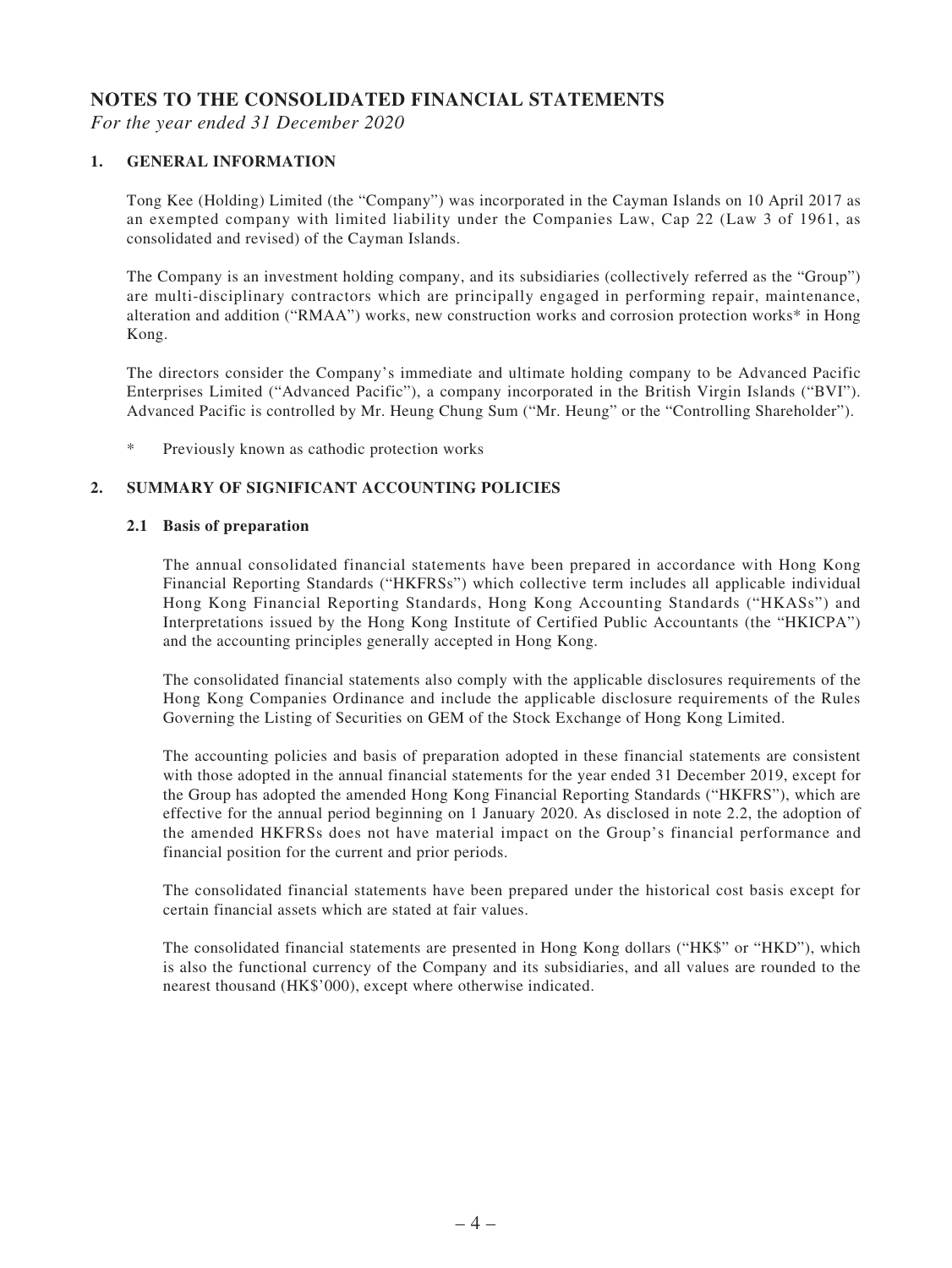#### **2. SUMMARY OF SIGNIFICANT ACCOUNTING POLICIES (CONTINUED)**

#### **2.2 Amended HKFRSs that are effective for annual periods beginning on or after 1 January 2020**

In the current year, the Group has applied for the first time the amended HKFRSs issued by the HKICPA, which are relevant to the Group's operations and effective for the Group's consolidated financial statements for the annual period beginning on 1 January 2020:

| Amendments to HKFRS 3           | Definition of a Business       |
|---------------------------------|--------------------------------|
| Amendments to HKFRS 9, HKAS 39  |                                |
| and HKFRS 7                     | Interest Rate Benchmark Reform |
| Amendments to HKAS 1 and HKAS 8 | Definition of Material         |
|                                 |                                |

The adoption of the amended HKFRSs had no material impact on how the results and financial position for the current and prior periods have been prepared and presented.

#### **2.3 Issued but not yet effective HKFRSs**

At the date of authorisation of these consolidated financial statements, certain new and amended HKFRSs have been published but are not yet effective, and have not been adopted early by the Group.

| <b>HKFRS 17</b>                                                     | Insurance Contracts and related amendments <sup>3</sup>                                                                                            |
|---------------------------------------------------------------------|----------------------------------------------------------------------------------------------------------------------------------------------------|
| Amendments to HKFRS 3                                               | Reference to the Conceptual Framework <sup>5</sup>                                                                                                 |
| Amendments to HKFRS 9, HKAS 39<br>and HKFRS 7, HKFRS 4 and HKFRS 16 | Interest Rate Benchmark Reform — Phase $21$                                                                                                        |
| Amendments to HKFRS 10 and HKAS 28                                  | Sale or Contribution of Assets between an Investor<br>and its Associate or Joint Venture <sup>4</sup>                                              |
| Amendments to HKFRS 16                                              | Covid-19-Related Rent Concessions <sup>6</sup>                                                                                                     |
| Amendments to HKAS 1                                                | Classification of Liabilities as Current or<br>Non-current <sup>3</sup>                                                                            |
| Amendments to HKAS 16                                               | Property, Plant and Equipment — Proceeds before<br>Intended Use <sup>2</sup>                                                                       |
| Amendments to HKAS 37                                               | Onerous Contracts — Cost of Fulfilling a Contract <sup>2</sup>                                                                                     |
| Amendments to HKFRSs                                                | Annual Improvements to HKFRS Standards<br>$2018 - 2020^2$                                                                                          |
| HK Interpretation 5 (2020)                                          | Presentation of Financial Statements —<br>Classification by the Borrower of a Term Loan<br>that Contains a Repayment on Demand Clause <sup>3</sup> |

- <sup>1</sup> Effective for annual periods beginning on or after 1 January 2021
- <sup>2</sup> Effective for annual periods beginning on or after 1 January 2022<br>Effective for annual periods beginning on or after 1 January 2022
- <sup>3</sup> Effective for annual periods beginning on or after 1 January 2023
- <sup>4</sup> Effective date not yet determined
- <sup>5</sup> Effective for business combinations for which the acquisition date is on or after the beginning of the first annual period beginning on or after 1 January 2022
- <sup>6</sup> Effective for annual periods beginning on or after 1 June 2020

The directors anticipate that all of the pronouncements will be adopted in the Group's accounting policy for the first period beginning on or after the effective date of the pronouncement. The new and amended HKFRSs are not expected to have a material impact on the Group's consolidated financial statements.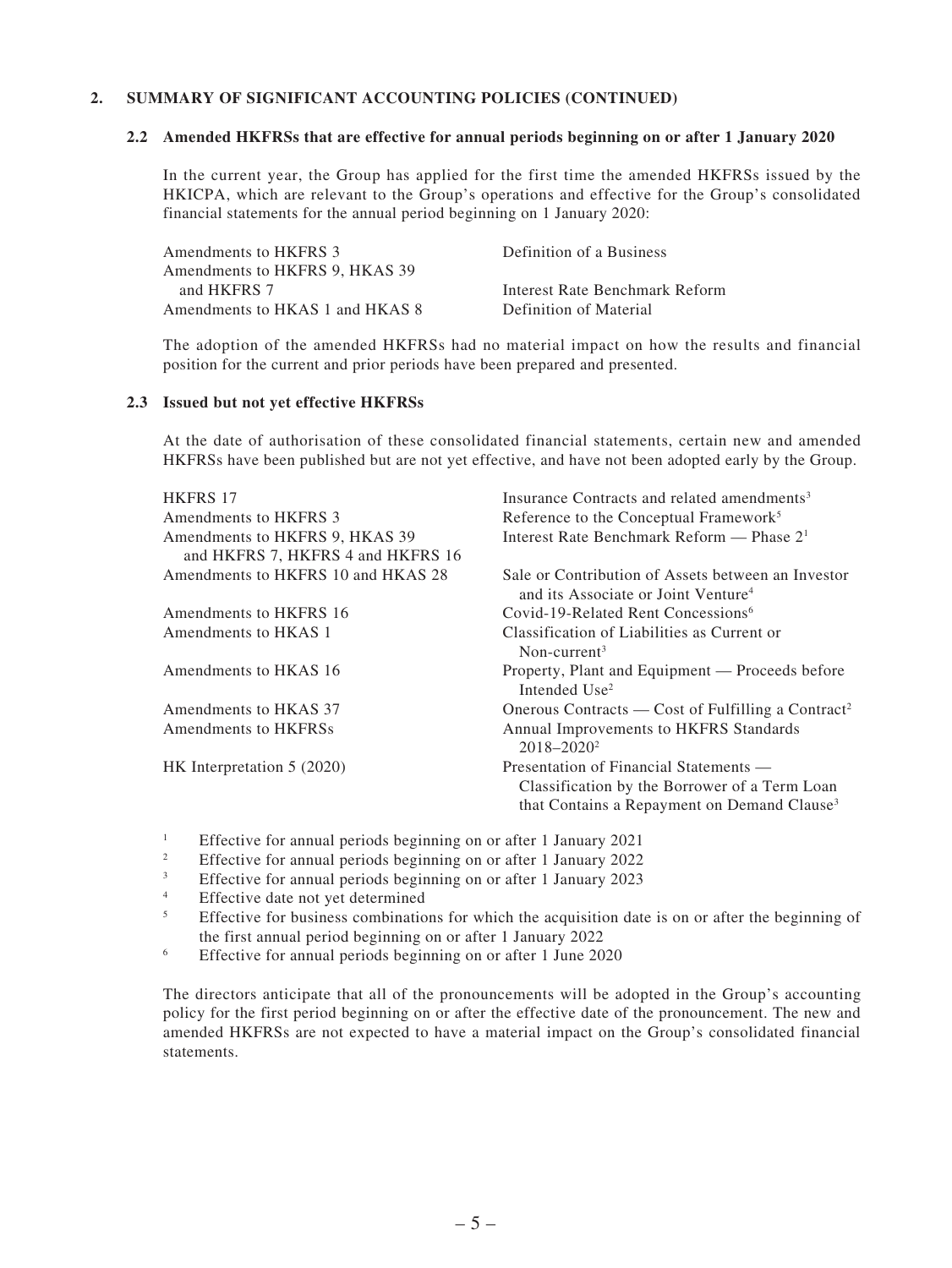#### **3. REVENUE AND SEGMENT REPORTING**

#### **3.1 Revenue**

The Group's principal activities are disclosed in note 1 to the consolidated financial statements. Revenue represents the consideration received and receivable from these activities.

The Group's revenue recognised during the year is as follows:

|                                      | 2020            | 2019     |
|--------------------------------------|-----------------|----------|
|                                      | <b>HK\$'000</b> | HK\$'000 |
| <b>Types of service</b>              |                 |          |
| RMAA works projects                  | 169,245         | 179,048  |
| New construction works projects      | 23              | 23,311   |
| Corrosion protection works projects* | 4,214           | 17,897   |
|                                      | 173,482         | 220,256  |

\* Previously known as cathodic protection works projects

#### *Remaining performance obligations*

The following table includes revenue expected to be recognised in the future related to performance obligations that are unsatisfied (or partially unsatisfied) at the reporting date:

|                                                             | 2020            | 2019     |
|-------------------------------------------------------------|-----------------|----------|
|                                                             | <b>HK\$'000</b> | HK\$'000 |
| Remaining performance obligations expected to be satisfied: |                 |          |
| Within one year                                             | 109,264         | 99,878   |
| Over one year                                               | 8,245           | 10,900   |
|                                                             | 117,509         | 110,778  |

#### **3.2 Segment information**

The Group has determined the operating segments based on the information reported to the chief operating decision maker. During the year, the chief operating decision maker regards the Group's business of performing RMAA works, new construction works and corrosion protection works\* in Hong Kong as a single operating segment and assesses the operating performance and allocates the resources of the Group as a whole. Accordingly, no segment information is presented.

#### *Geographical information*

No separate analysis of segment information by geographical segment is presented as the Group's revenue and non-current assets are principally attributable to a single geographical region, which is Hong Kong.

Previously known as cathodic protection works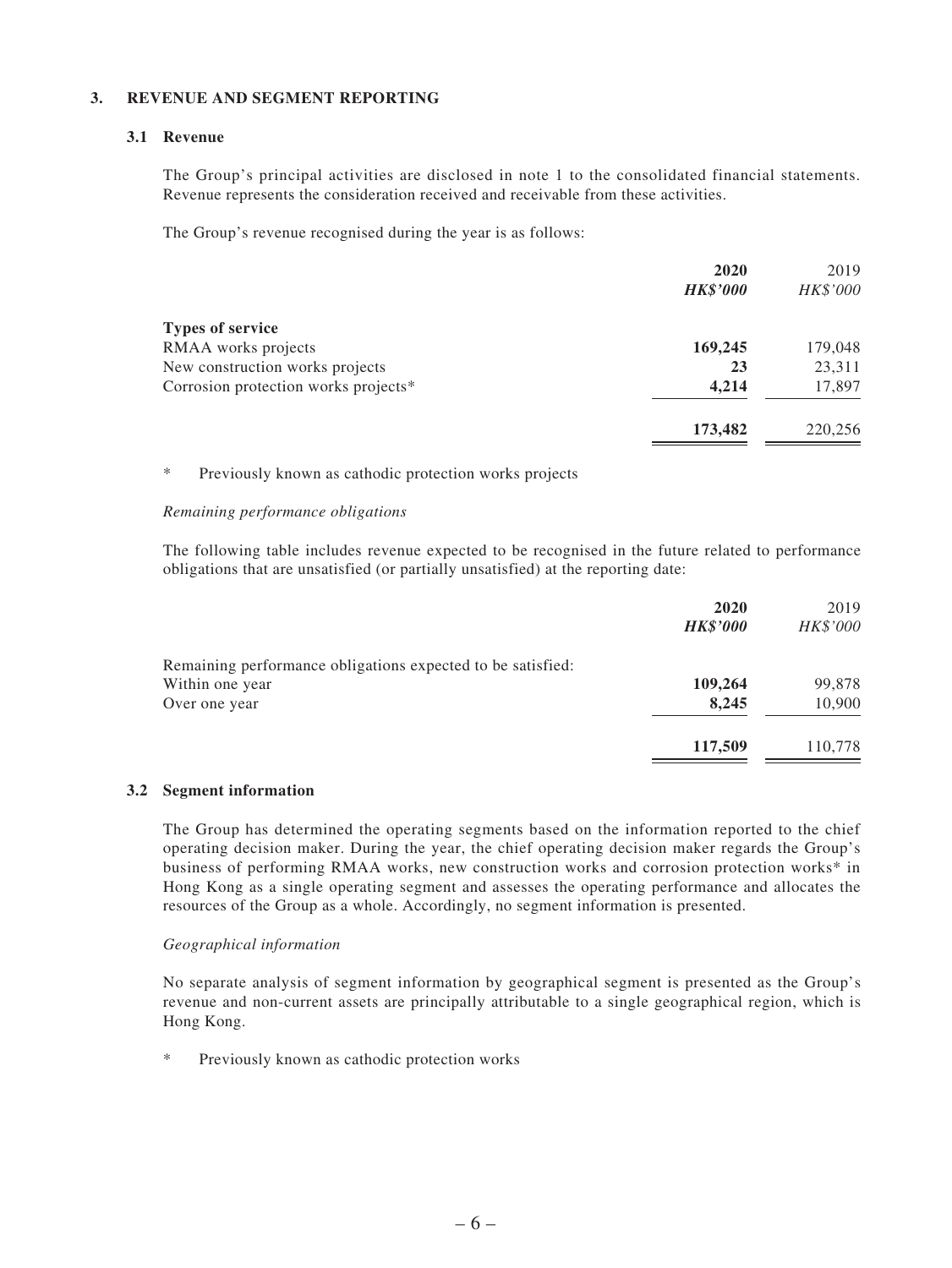#### **3. REVENUE AND SEGMENT REPORTING (CONTINUED)**

#### **3.2 Segment information (Continued)**

#### *Information about major customers*

Revenue from each of the major customers, which amounted to 10% or more of the Group's total revenue, is set out below:

|            | 2020            | 2019     |
|------------|-----------------|----------|
|            | <b>HK\$'000</b> | HK\$'000 |
| Customer A | 61,951          | 70,584   |
| Customer B | N/A             | 23,762   |
| Customer C | N/A             | 23,483   |
| Customer D | 33,784          | N/A      |

N/A: Revenue from the customer during the year did not exceed 10% of the Group's revenue.

#### **4. OTHER INCOME**

|                                                   | 2020            | 2019           |
|---------------------------------------------------|-----------------|----------------|
|                                                   | <b>HK\$'000</b> | HK\$'000       |
| Bank interest income                              |                 | $\overline{4}$ |
| Government grant (note)                           | 6,146           |                |
| Sundry income                                     | 342             | 536            |
| Gain on disposal of property, plant and equipment | 134             |                |
|                                                   | 6,623           | 540            |

*Note:* During the year ended 31 December 2020, the Group recognised subsidies of approximately HK\$6,146,000 in relation to Employment Support Scheme under Anti-epidemic Fund provided by the Hong Kong government as part of the relief measures on COVID-19 pandemic.

#### **5. FINANCE COSTS**

|                                                                             | 2020<br><b>HK\$'000</b> | 2019<br>HK\$'000 |
|-----------------------------------------------------------------------------|-------------------------|------------------|
| Interest charges on bank borrowings<br>Finance charges on lease liabilities | 1,616<br>130            | 1,146<br>156     |
|                                                                             | 1,746                   | 1,302            |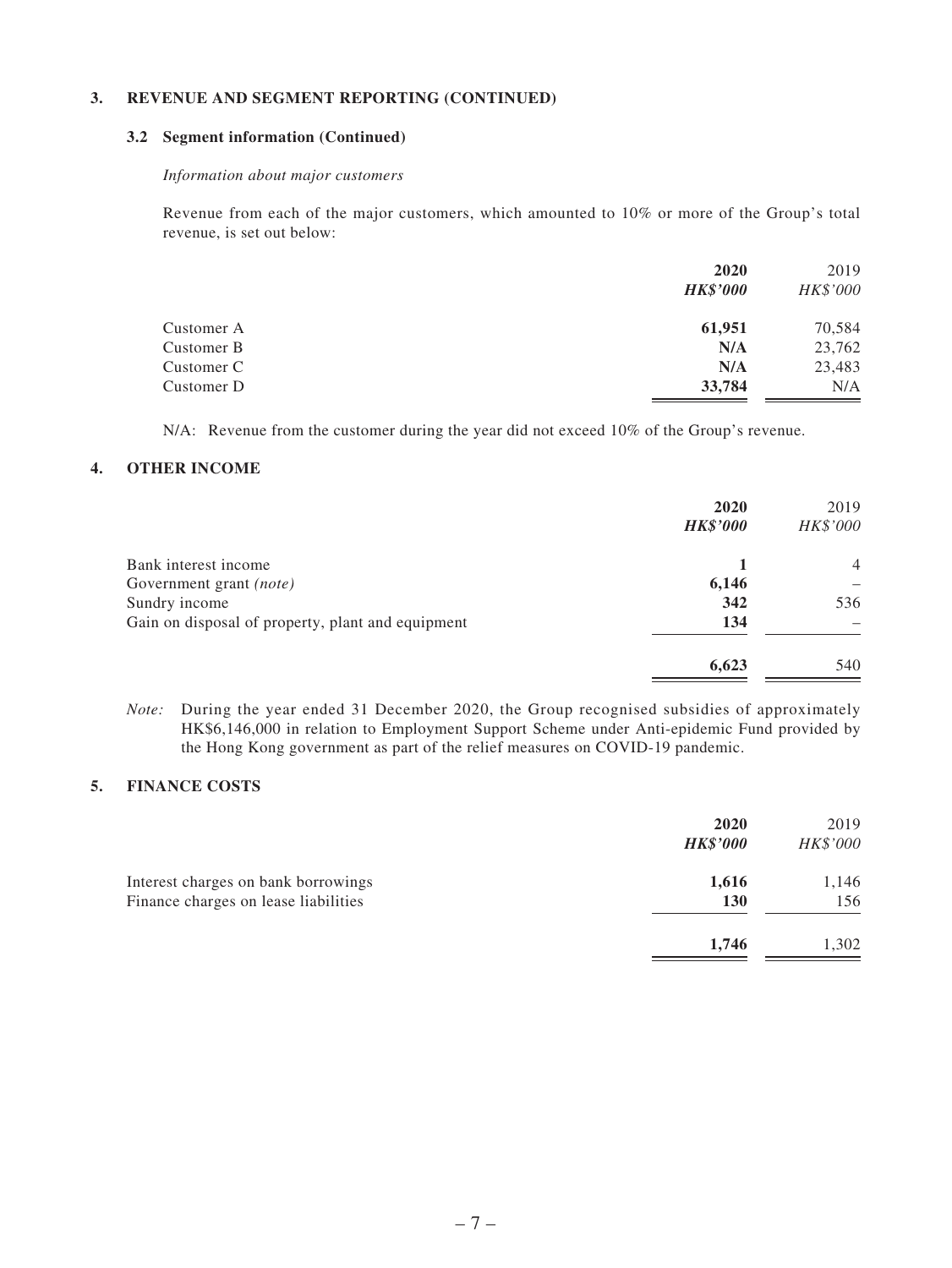#### **6. (LOSS)/PROFIT BEFORE INCOME TAX**

(Loss)/Profit before income tax is arrived at after charging/(crediting):

|            |                                                             | 2020            | 2019     |
|------------|-------------------------------------------------------------|-----------------|----------|
|            |                                                             | <b>HK\$'000</b> | HK\$'000 |
| <b>(a)</b> | Staff cost (including directors' remuneration)              |                 |          |
|            | Salaries, wages and other benefits                          | 44,329          | 45,589   |
|            | Contributions to defined contribution plans                 | 1,746           | 1,808    |
|            |                                                             | 46,075          | 47,397   |
| (b)        | <b>Other items</b>                                          |                 |          |
|            | Auditor's remuneration — audit services                     | 552             | 852      |
|            | Depreciation of property, plant and equipment               |                 |          |
|            | - right-of-use assets                                       | 2,154           | 1,798    |
|            | — owned assets                                              | 2,457           | 1,370    |
|            |                                                             |                 | 35       |
|            | (Gain)/Loss on disposal of property, plant and equipment    | (134)           |          |
|            | Lease charges in respect of:                                |                 |          |
|            | — short term leases and leases with lease term shorter than |                 |          |
|            | 12 months as at initial application of HKFRS 16             |                 |          |
|            | as at 1 January 2019                                        | 67              | 398      |
|            | Provision for/(Reversal of) ECL allowance on:               |                 |          |
|            | — contract assets                                           | 2,223           | 18       |
|            | — trade receivables                                         | (46)            | (336)    |
|            | — retention receivables                                     | 593             | 327      |

#### **7. INCOME TAX CREDIT/(EXPENSE)**

The Company is incorporated in the Cayman Islands as an exempted company with limited liability under the Companies Law of the Cayman Islands and is accordingly not subject to income tax in the Cayman Islands.

The provision for Hong Kong Profits Tax for 2020 is calculated at 16.5% (2019: 16.5%) of the estimated assessable profits for the year, except for one subsidiary of the Group which is a qualifying corporation under the two-tiered profits tax rates regime. Under the two-tiered profits tax rates regime, the first HK\$2 million of profits of qualifying entities are taxed at 8.25%, and the profits above HK\$2 million are taxed at 16.5%. The provision for Hong Kong Profits Tax for this subsidiary was calculated at the same basis in 2019.

| 2020            | 2019     |
|-----------------|----------|
| <b>HK\$'000</b> | HK\$'000 |
|                 |          |
|                 |          |
|                 | 639      |
| (20)            | (3)      |
| (20)            | 636      |
| (510)           | 294      |
| (530)           | 930      |
|                 |          |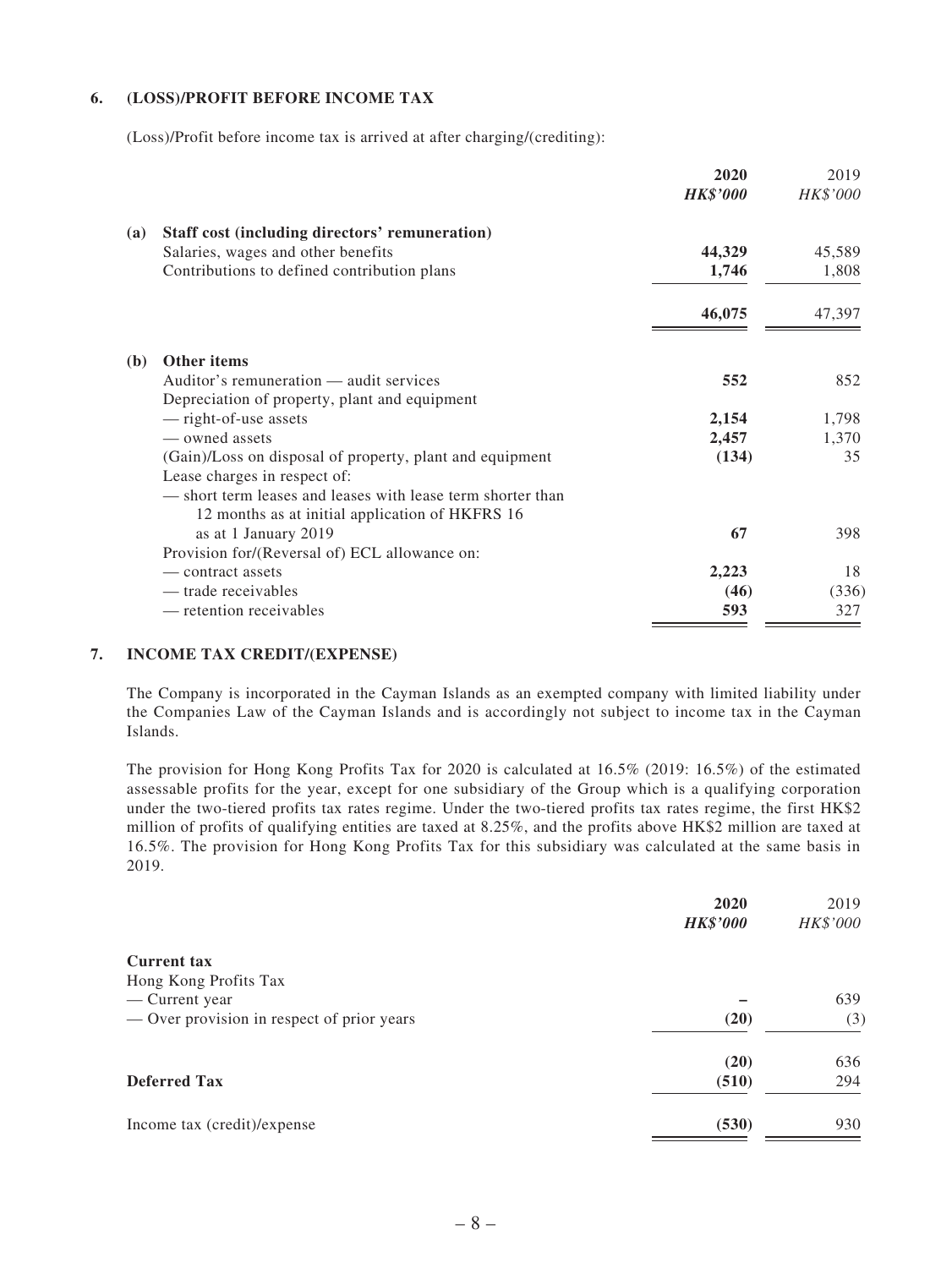#### **8. (LOSS)/EARNINGS PER SHARE**

The calculation of (loss)/basic earnings per share attributable to equity holders of the Company is based on the following:

|                                                                                                   | 2020              | 2019            |
|---------------------------------------------------------------------------------------------------|-------------------|-----------------|
| <b>Earnings</b><br>(Loss)/Profit for the year attributable to equity holders                      |                   |                 |
| of the Company (HK\$'000)                                                                         | (2,291)           | 2.258           |
| Weighted average number of ordinary shares (in thousands)<br>(Loss)/Earnings per share (HK cents) | 800,000<br>(0.29) | 800,000<br>0.28 |

The calculation of (loss)/basic earnings per share for the year is based on the loss of HK\$2,291,000 (2019: profit of HK\$2,258,000) for the year attributable to equity holders of the Company, and the weighted average number of 800,000,000 (2019: 800,000,000) ordinary shares in issue during the year.

Diluted earnings per share for the years ended 31 December 2020 and 2019 was the same as basic earnings per share as there were no dilutive potential ordinary shares in issue during the years.

#### **9. DIVIDENDS**

The Board did not recommend the payment of dividend for the year ended 31 December 2020 (2019: nil).

#### **10. TRADE AND OTHER RECEIVABLES**

|                                               | 2020            | 2019     |
|-----------------------------------------------|-----------------|----------|
|                                               | <b>HK\$'000</b> | HK\$'000 |
| <b>Trade and retention receivables</b>        |                 |          |
| Trade receivables                             | 28,198          | 46,177   |
| Retention receivables                         | 18,446          | 16,855   |
| Less: ECL allowance                           | (2,004)         | (1, 457) |
|                                               | 44,640          | 61,575   |
| Deposits, prepayments and other receivables   |                 |          |
| Prepayments                                   | 4,528           | 4,413    |
| Deposits paid to suppliers and subcontractors | 275             | 203      |
| Security for issuance of performance bonds    | 1,411           | 1,770    |
| Other deposits                                | 971             | 1,255    |
| Other receivables                             | 5               | 9        |
|                                               | 7,190           | 7,650    |
|                                               | 51,830          | 69,225   |

All the trade and other receivables are denominated in HK\$ and the directors considered that the fair values of trade and other receivables are not materially different from their carrying amounts.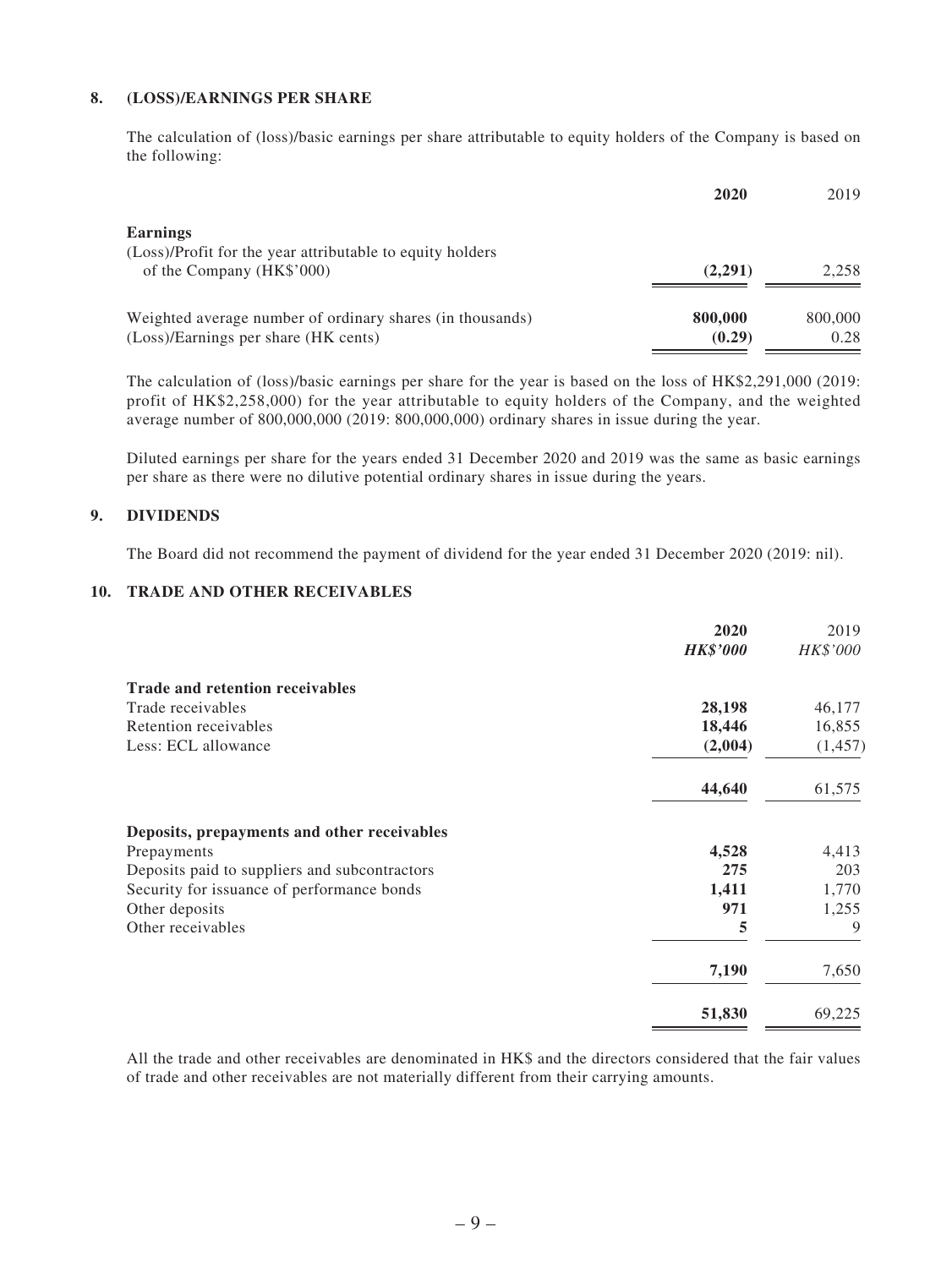#### **10. TRADE AND OTHER RECEIVABLES (CONTINUED)**

As at 31 December 2020, retention receivables of HK\$1,799,000 (2019: HK\$3,206,000) included under current assets in the consolidated statements of financial position are expected to be recovered after one year.

Before accepting any new customer, the Group assesses the potential customer's credit quality and defines credit limits by customer. The majority of the Group's trade receivables that are past due but not impaired have good credit quality with reference to respective settlement history.

The Group usually grants credit period ranging from 30 to 60 days to customers other than retention receivables. The terms and conditions in relation to the release of retention vary from contract to contract, which will be subject to the expiration of the defect liability period. In general, the retention money will be released upon the expiration of the defect liability period, which is typically one year after completion of construction works.

The ageing analysis of the trade receivables based on the invoice dates is as follows:

|                     | 2020            | 2019     |
|---------------------|-----------------|----------|
|                     | <b>HK\$'000</b> | HK\$'000 |
| Within 30 days      | 18,440          | 29,716   |
| 31 days to 60 days  | 4,718           | 8,635    |
| 61 days to 90 days  | 2,811           | 2,032    |
| 91 days to 365 days | 1,741           | 5,723    |
| Over 365 days       | 488             | 71       |
|                     | 28,198          | 46,177   |

The movements in the ECL allowance of trade and retention receivables are as follows:

|                                                                                           | 2020<br><b>HK\$'000</b> | 2019<br>HK\$'000 |
|-------------------------------------------------------------------------------------------|-------------------------|------------------|
| At the beginning of the year<br>Provision for/(Reversal of) ECL allowance during the year | 1.457<br>547            | 1.466<br>(9)     |
| At the end of the year                                                                    | 2,004                   | 1.457            |

#### **11. CONTRACT ASSETS/CONTRACT LIABILITIES**

|                      | 2020            | 2019     |
|----------------------|-----------------|----------|
|                      | <b>HK\$'000</b> | HK\$'000 |
| Contract assets      | 83,304          | 77,645   |
| Less: ECL allowance  | (2,301)         | (78)     |
|                      | 81,003          | 77,567   |
| Contract liabilities | (3,239)         | (3,278)  |
|                      | 77,764          | 74,289   |
|                      |                 |          |

The contract assets primarily relate to the Group's right to consideration for work completed but not yet billed at the reporting date. The contract assets are transferred to receivables when the rights become unconditional. The contract liabilities primarily relate to the advanced consideration received from customers, for which revenue is recognised based on the progress of the provision of related services.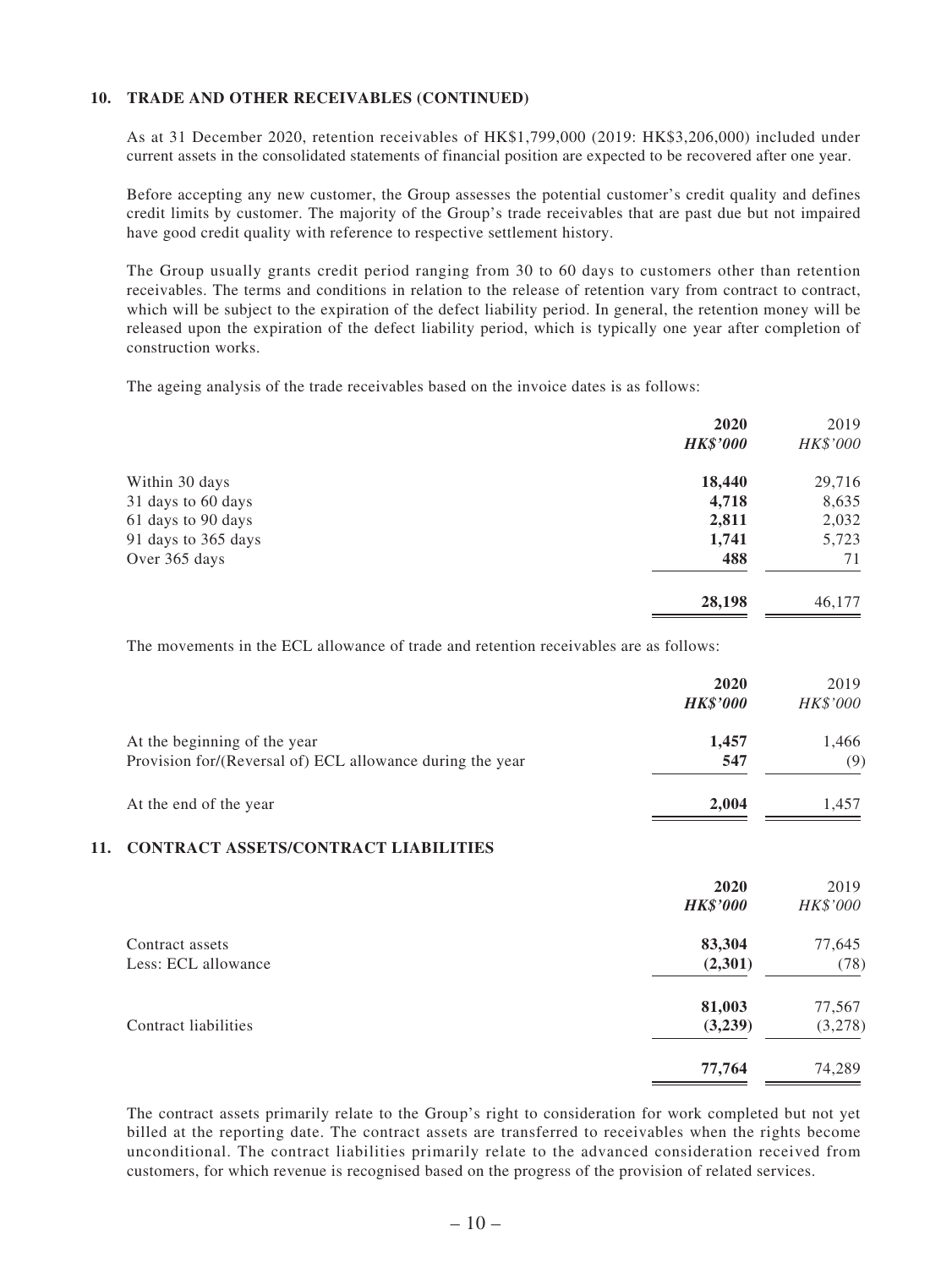#### **12. TRADE AND OTHER PAYABLES**

|                                                     | 2020<br><b>HK\$'000</b> | 2019<br>HK\$'000 |
|-----------------------------------------------------|-------------------------|------------------|
|                                                     |                         |                  |
| Trade and retention payables                        |                         |                  |
| Trade payables                                      | 40,152                  | 41,630           |
| Retention payables                                  | 7,957                   | 6,735            |
|                                                     | 48,109                  | 48,365           |
| Other payables                                      |                         |                  |
| Accrued expenses and other payables                 | 6,150                   | 4,979            |
| Provision for annual leave and long service payment | 1,937                   | 1,714            |
|                                                     | 8,087                   | 6,693            |
|                                                     | 56,196                  | 55,058           |

The Group is granted by its suppliers and subcontractors a credit period ranging from 30 to 60 days. Based on the invoice dates, the ageing analysis of the trade payables is as follows:

|                     | 2020            | 2019     |
|---------------------|-----------------|----------|
|                     | <b>HK\$'000</b> | HK\$'000 |
| Within 30 days      | 31,215          | 35,910   |
| 31 days to 60 days  | 3,392           | 5,105    |
| 61 days to 90 days  | 452             | 53       |
| 91 days to 365 days | 1,960           | 562      |
| Over 365 days       | 3,133           |          |
|                     | 40,152          | 41,630   |

As at 31 December 2020, retention payables of HK\$2,814,000 (2019: HK\$1,643,000) included under current liabilities in the consolidated statement of financial position are expected to be payable after one year.

All trade and other payables are denominated in HK\$. The carrying values of trade and other payables are considered to be reasonable approximation of their fair values.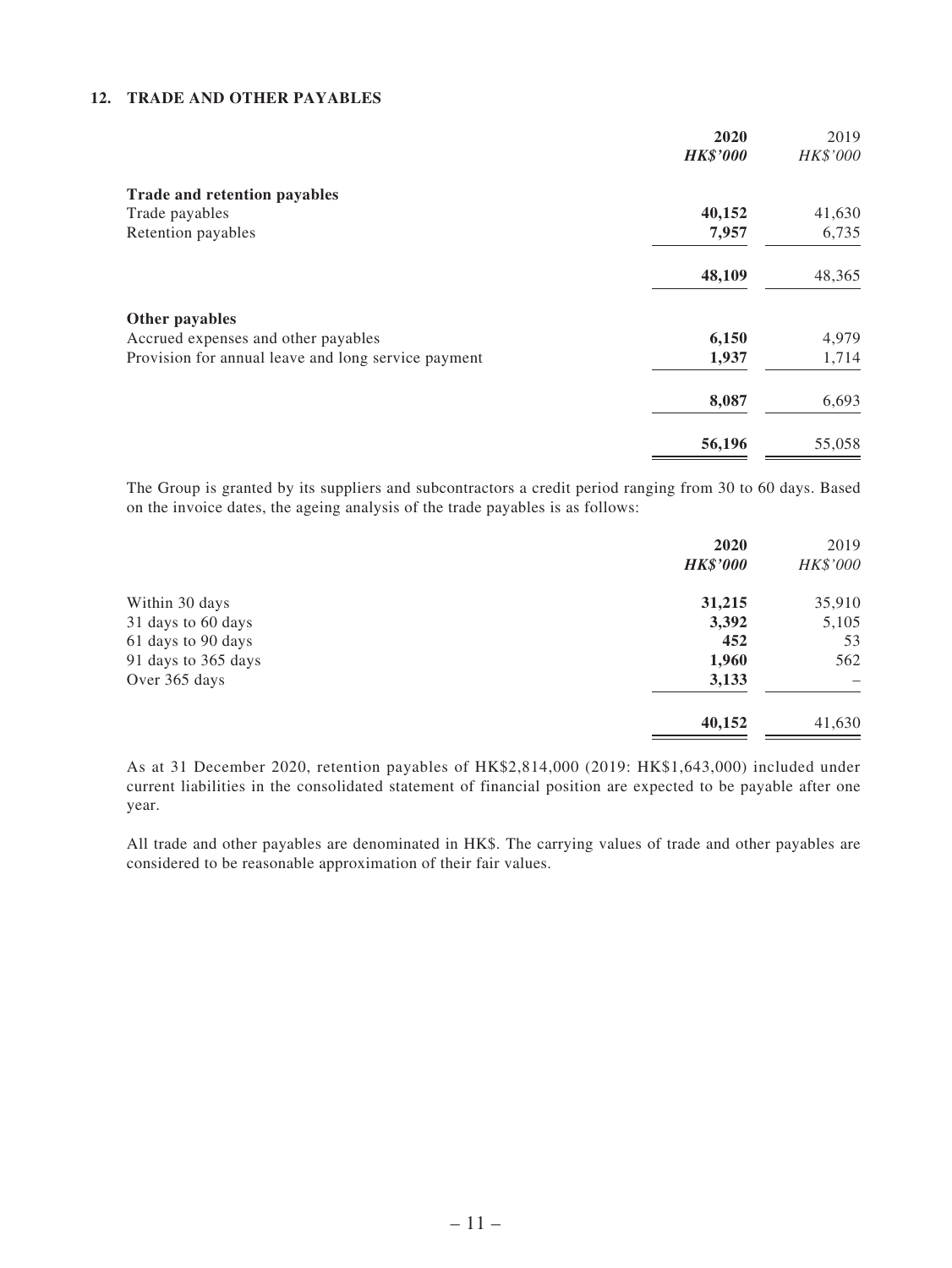#### **13. LEASE LIABILITIES**

|     |                                                                                                     | 2020            | 2019     |
|-----|-----------------------------------------------------------------------------------------------------|-----------------|----------|
|     |                                                                                                     | <b>HK\$'000</b> | HK\$'000 |
|     | Total minimum lease payments:                                                                       |                 |          |
|     | - Within one year                                                                                   | 2,028           | 1,600    |
|     | - After one year but within two years                                                               | 1,283           | 978      |
|     | - After two years but within five years                                                             | 277             | 661      |
|     |                                                                                                     | 3,588           | 3,239    |
|     | Future finance charges on lease liabilities                                                         | (147)           | (155)    |
|     | Present value of lease liabilities                                                                  | 3,441           | 3,084    |
|     | Present value of minimum lease payments:                                                            |                 |          |
|     | - Within one year                                                                                   | 1,924           | 1,503    |
|     | - After one year but within two years                                                               | 1,250           | 932      |
|     | - After two years but within five years                                                             | 267             | 649      |
|     |                                                                                                     | 3,441           | 3,084    |
|     | Less: Portion due within one year included under current liabilities                                | (1,924)         | (1,503)  |
|     | Portion due after one year included under non-current liabilities                                   | 1,517           | 1,581    |
| 14. | <b>BANK BORROWINGS</b>                                                                              |                 |          |
|     |                                                                                                     | 2020            | 2019     |
|     |                                                                                                     | <b>HK\$'000</b> | HK\$'000 |
|     | Bank loans, secured:                                                                                |                 |          |
|     | - repayable within one year<br>- not repayable within one year from the end of the reporting period | 25,761          | 22,211   |
|     | but contain a repayment on demand clause                                                            | 10,620          | 10,068   |
|     | Amounts shown under current liabilities                                                             | 36,381          | 32,279   |

As at 31 December 2020 and 2019, all the bank loans were denominated in HK\$.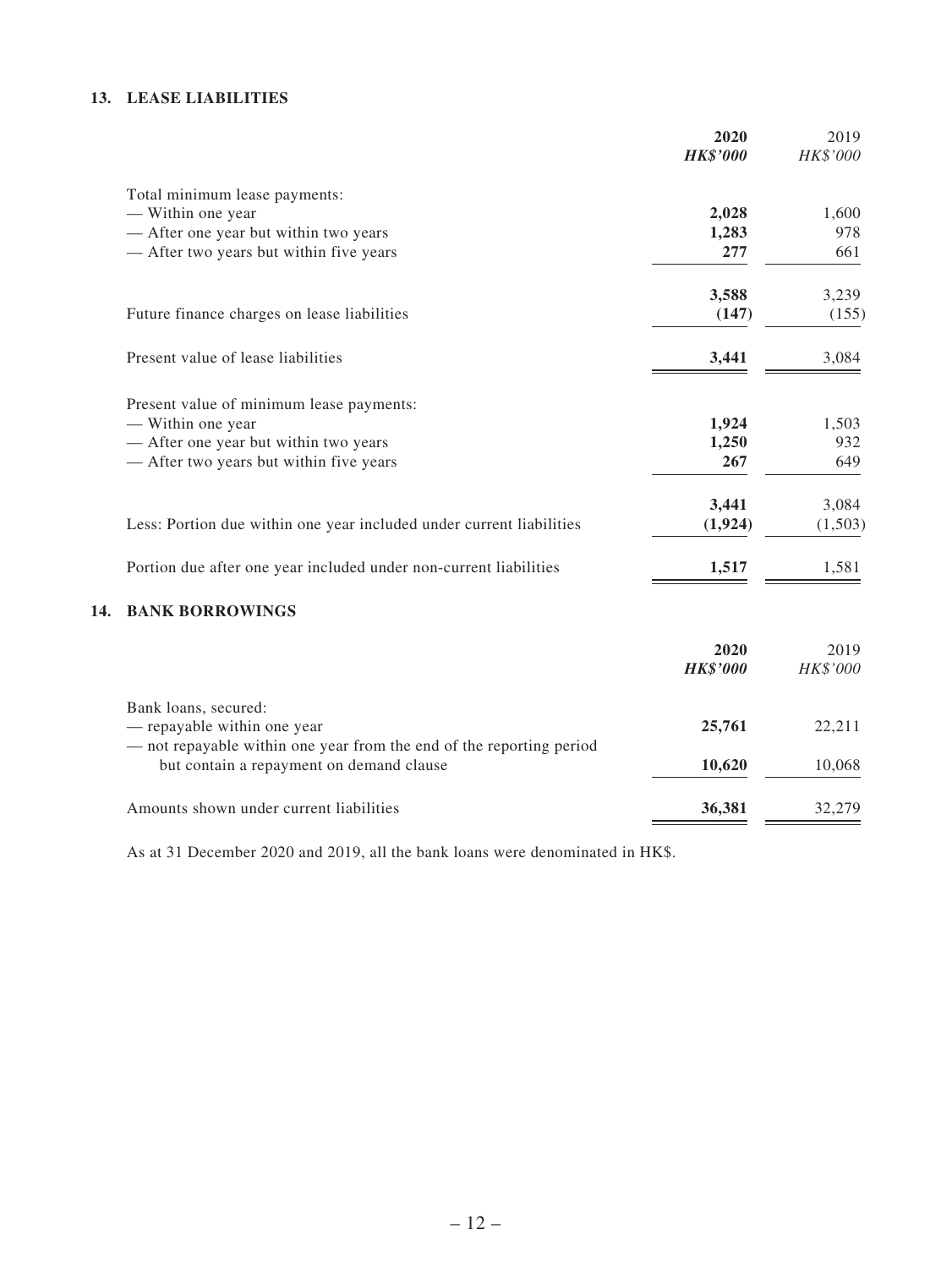#### **14. BANK BORROWINGS (CONTINUED)**

The bank loans were secured by:

- (a) land and buildings with a net book amount of HK\$7,316,000 (2019: HK\$4,676,000) as at 31 December 2020;
- (b) legal charges on life insurance policies with a carrying amount of HK\$7,549,000 (2019: HK\$7,477,000) as at 31 December 2020;
- (c) corporate guarantee by the Company as at 31 December 2020 and 31 December 2019;
- (d) guarantee as provided by the HKMC Insurance Limited under the Small and Medium Enterprise Guarantee Scheme as at 31 December 2020; and
- (e) personal guarantee as provided by the Controlling Shareholder as at 31 December 2020.

#### **15. SHARE CAPITAL**

|                                  | 2020           |                 | 2019           |          |
|----------------------------------|----------------|-----------------|----------------|----------|
|                                  | No. of shares  | <b>HK\$'000</b> | No. of shares  | HK\$'000 |
| Authorised:                      |                |                 |                |          |
| Ordinary shares of HK\$0.01 each |                |                 |                |          |
| As at 1 January and 31 December  | 10,000,000,000 | 100.000         | 10,000,000,000 | 100,000  |
| Issued and fully paid:           |                |                 |                |          |
| As at 1 January and 31 December  | 800,000,000    | 8,000           | 800,000,000    | 8,000    |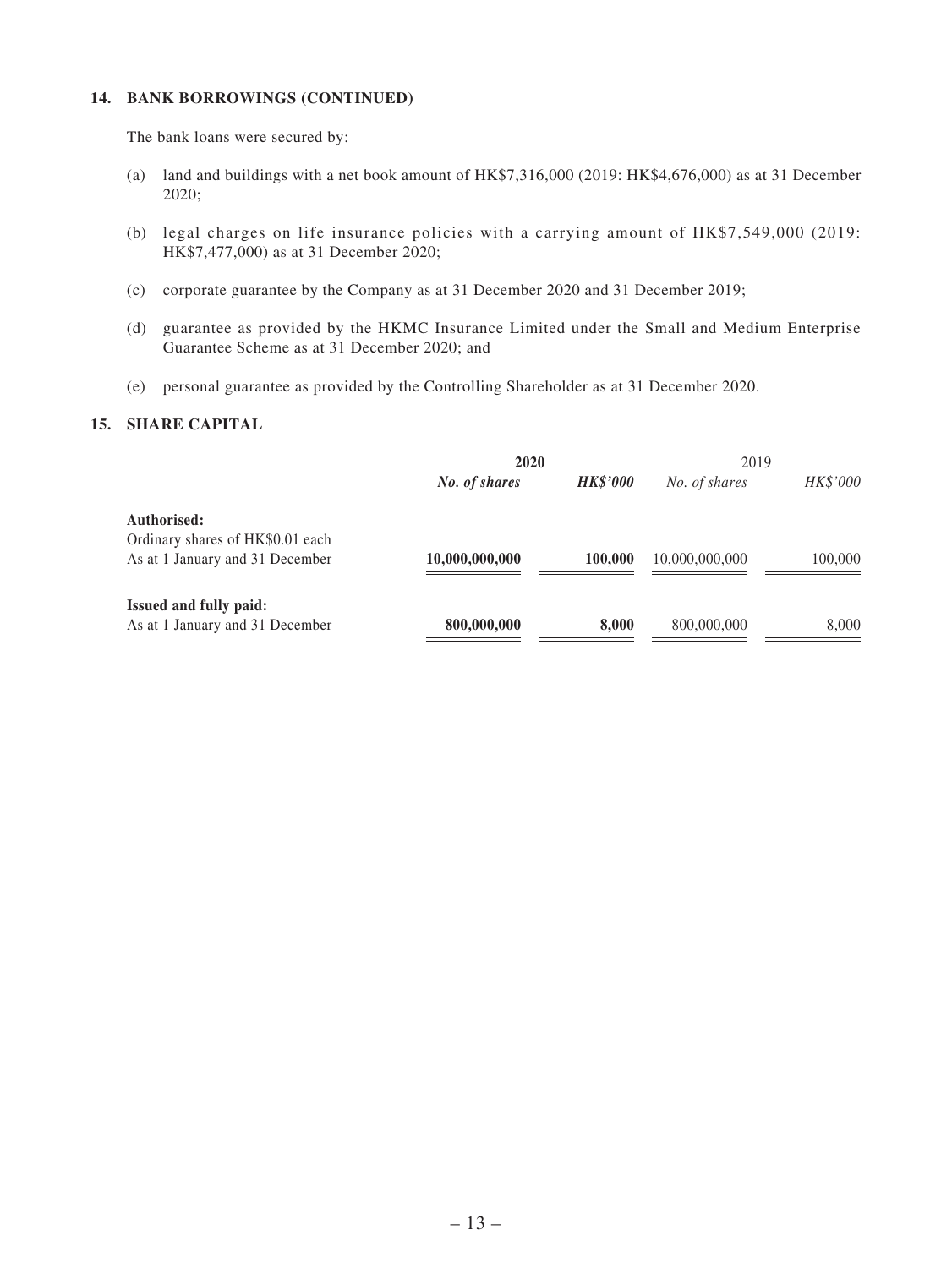# **MANAGEMENT DISCUSSION AND ANALYSIS**

## **BUSINESS REVIEW AND OUTLOOK**

The Group is an established multi-disciplinary contractor for the provision of RMAA, new construction works, and corrosion protection works (previously known as cathodic protection works) in Hong Kong. The Group is responsible for the overall management, implementation and supervision of projects. The Group focuses on the management of projects, development of work programmes, procurement of works materials, operation of site works, co-ordination with the customers or their consultants and quality control of the works carried by the employees and the subcontractors.

For RMAA works, the Group provides repair, alteration and addition, maintenance, modification, rehabilitation, steel, civil and demolition works in various venues such as residential building, commercial building, carpark, road, footbridge and theme park in Hong Kong. For new construction works, the Group provides a variety of constructions and related alteration and additions works and facilities such as noise mitigation work, architectural metalwork, bus shelter, dangerous goods store building, innovative and creative structure such as air balloon. For corrosion protection works, the Group provides various of corrosion protection solution including but not limited to installation of cathodic protection systems including sacrificial anodes protection and impressed current systems.

For the year ended 31 December 2020, there were 173 projects (2019: 168 projects) with revenue contribution undertaken by the Group. The demands for the Group's RMAA and corrosion protection works services remained at a steady level. During the year ended 31 December 2020 and up to the date of this announcement, the Group was awarded 68 new projects, with total original contract sum of approximately HK\$130.5 million.

Looking forward, the Directors consider that the future opportunities and challenges facing the Group will continue to be affected by the development of the property market in Hong Kong as well as factors affecting the labour costs and material costs. The Directors are of the view that the number of properties to be built and maintained in Hong Kong remains to be the key driver for the growth of the Hong Kong RMAA and fitting-out industry.

The outbreak of the COVID-19 and its escalation on a global scale has triggered unprecedented disruptions in business operations and to the economy. While it would be difficult to gauge the longer term impact of such events as the situation is dynamically evolving, the Group has been proactive in closely monitoring the market conditions and taking appropriate measures to respond to the challenges. During the year ended 31 December 2020, the Group has suffered temporary suspension of some of the construction works from February to August 2020 as a result of the COVID-19 epidemic, which has led to delays in schedule of on-going projects of the Group and a decrease in the amount of work recognised during the year ended 31 December 2020. Despite most of the works of on-going projects of the Group has since resumed, the Group has to incur extra cost in order to catch up the delayed schedule. The Group will continue to monitor the development of the COVID-19 epidemic and its impact on the operations and results of the Group, if any. The Group will continue to strengthen its cost control and resources management as well as to actively participate in project tenders, in order to maintain its competitiveness in the market.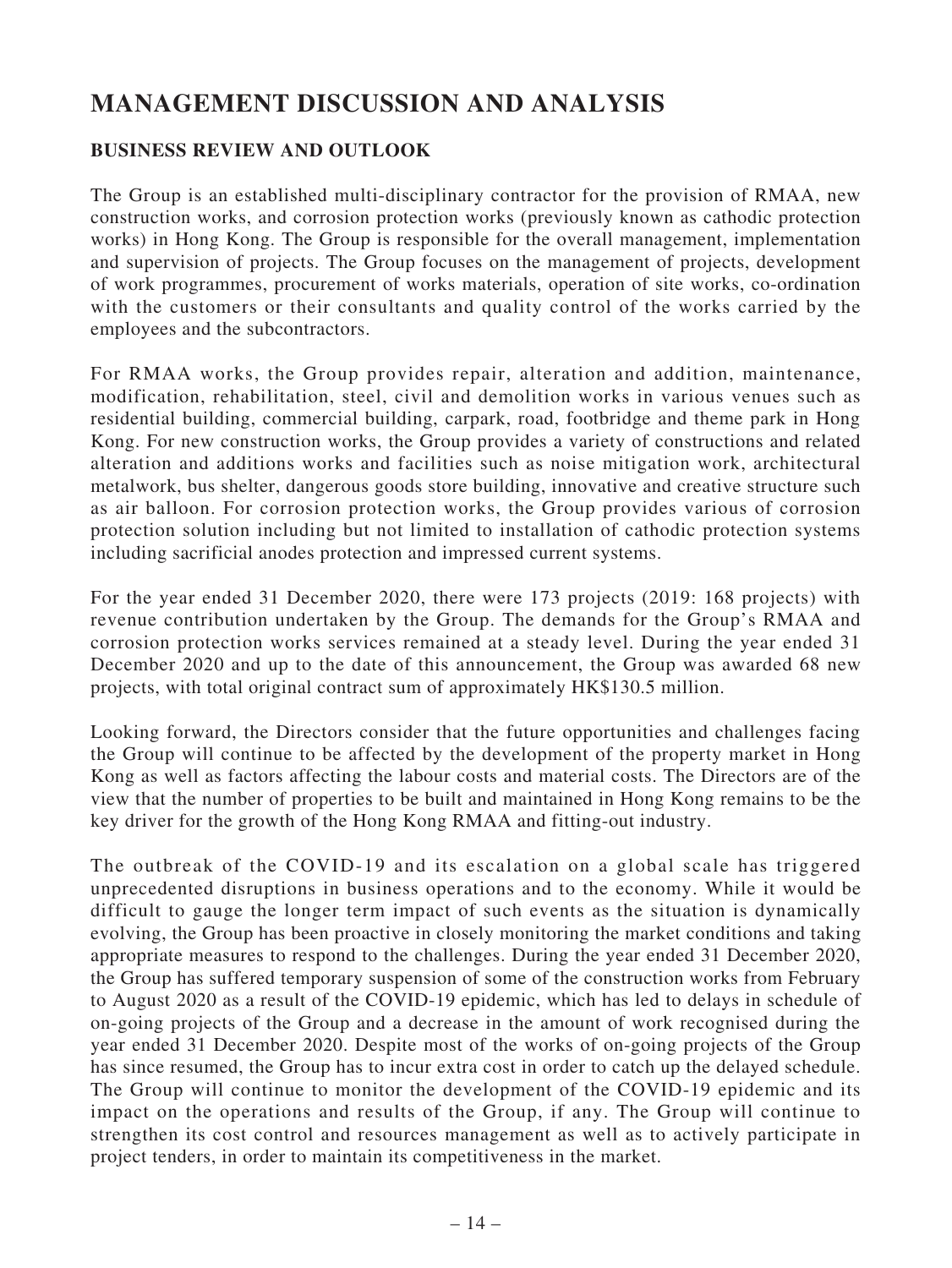In addition, a series of precautionary and control measures have been implemented across the region. In order to ensure the health and safety of our employees and to facilitate the prevention and control of the COVID-19 outbreak, the Group has, (i) promptly established a crisis management working team for coordination and arrangement of provision of services in our premises with the aim to maintain normal operation; (ii) provided sufficient protective equipment and masks to our employees; and (iii) ensured that all our employees have strictly implemented the control and prevention measures formulated by the Group, including the strict observance of personal and environmental hygiene and regular body temperature checks for all employees and visitors entering into our premises.

With the Group's experienced management team and reputation in the market, the Directors consider that the Group is well-positioned to compete against its competitors under such future challenges that are commonly faced by all competitors, and the Group will continue to strengthen the market position in the industry and expand the market share by securing more RMAA and corrosion protection works contracts, and expanding the customer base and strengthening the scope of services.

## **FINANCIAL REVIEW**

### **Revenue**

The revenue decreased from approximately HK\$220.3 million for the year ended 31 December 2019 to approximately HK\$173.5 million for the year ended 31 December 2020, representing a decrease of approximately 21.2%. Such decrease was mainly due to the decrease in contract sum of RMAA and corrosion protection works projects undertaken by the Group as a result of the overall development in the construction industry in Hong Kong and also the delay in schedule of on going projects caused by COVID-19 as mentioned above.

### **Cost of Sales**

The cost of sales decreased from approximately HK\$190.0 million for the year ended 31 December 2019 to approximately HK\$150.7 million for the year ended 31 December 2020, representing a decrease of approximately 20.7%. Such decrease was mainly attributable to the decrease in the subcontracting charges and rental of machinery and equipment cost incurred in line with the revenue decrease during the year.

### **Gross Profit**

Gross profit of the Group decreased by approximately HK\$7.5 million from approximately HK\$30.3 million for the year ended 31 December 2019 to approximately HK\$22.8 million for the year ended 31 December 2020. The overall gross profit margin decreased slightly from approximately 13.7% for the year ended 31 December 2019 to approximately 13.1% for the year ended 31 December 2020 as the projects undertaken by the Group during the year ended 31 December 2020 were generally had lower gross profit margin, also the extent of decrease in revenue was outweighed by the decrease in subcontracting charges, staff salary and construction material costs for the year ended 31 December 2020.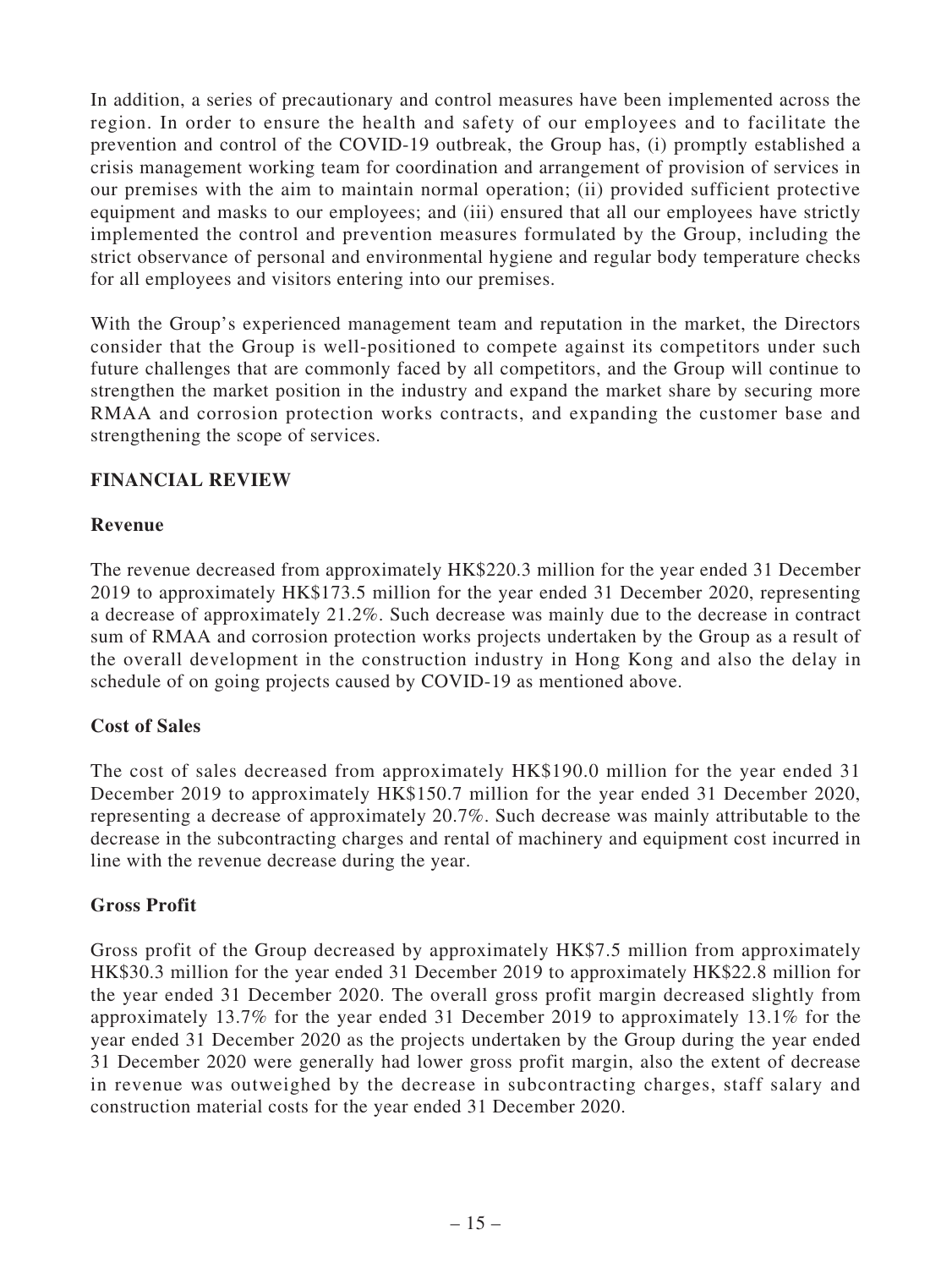### **Administrative Expenses**

Administrative expenses of the Group increased by approximately HK\$3.8 million or 14.3% from approximately HK\$26.5 million for the year ended 31 December 2019 to approximately HK\$30.3 million for the year ended 31 December 2020.

Administrative expenses primarily consist of staff costs, depreciation, transportation and motor vehicle expense, professional service and other cost incurred for daily operation. The increase was mainly attributable to the increase in provision of expected credit loss allowance and the increase in depreciation.

### **Other Income**

Other income increased by HK\$6.1 million from HK\$0.5 million for the year ended 31 December 2019 to HK\$6.6 million for the year ended 31 December 2020. The amount mainly represent the Anti-epidemic Fund provided by the Hong Kong Special Administrative Region Government to subsidise the challenges brought by the COVID-19 epidemic.

### **Finance Costs**

Finance costs for the Group increased by approximately HK\$0.4 million or 30.8% from approximately HK\$1.3 million for the year ended 31 December 2019 to approximately HK\$1.7 million for the year ended 31 December 2020. It was mainly due to the increase in usage of loan settlement for trade payables during the year ended 31 December 2020.

#### **Income Tax Expense**

Income tax expense for the Group decreased by approximately HK\$1.4 million or 157% from approximately HK\$0.9 million for the year ended 31 December 2019 to a tax credit of HK\$0.5 million for the year ended 31 December 2020. The decrease was mainly attributable to the decrease in profit before tax (excluding the change in fair value of financial assets at fair value through profit or loss) from approximately HK\$3.0 million for the year ended 31 December 2019 to a loss before tax of approximately HK\$2.7 million for the year ended 31 December 2020. The tax credit for the year was mainly derived from deferred tax.

### **(Loss)/Profit and Total Comprehensive (Expense)/Income for the Year Attributable to the Owners of the Company**

As a result of foregoing, the Group recognised a loss for the year of approximately HK\$2.3 million for the year ended 31 December 2020 as compared to profit and total comprehensive income for the year attributable to the owners of the Company of approximately HK\$2.3 million for the year ended 31 December 2019.

Such decrease was primarily attributable to the net effect of (i) the decrease in revenue for the year ended 31 December 2020; (ii) the decrease in gross profit for the year ended 31 December 2020; and (iii) the increase in the administrative expenses and finance cost incurred by the Group for the year ended 31 December 2020.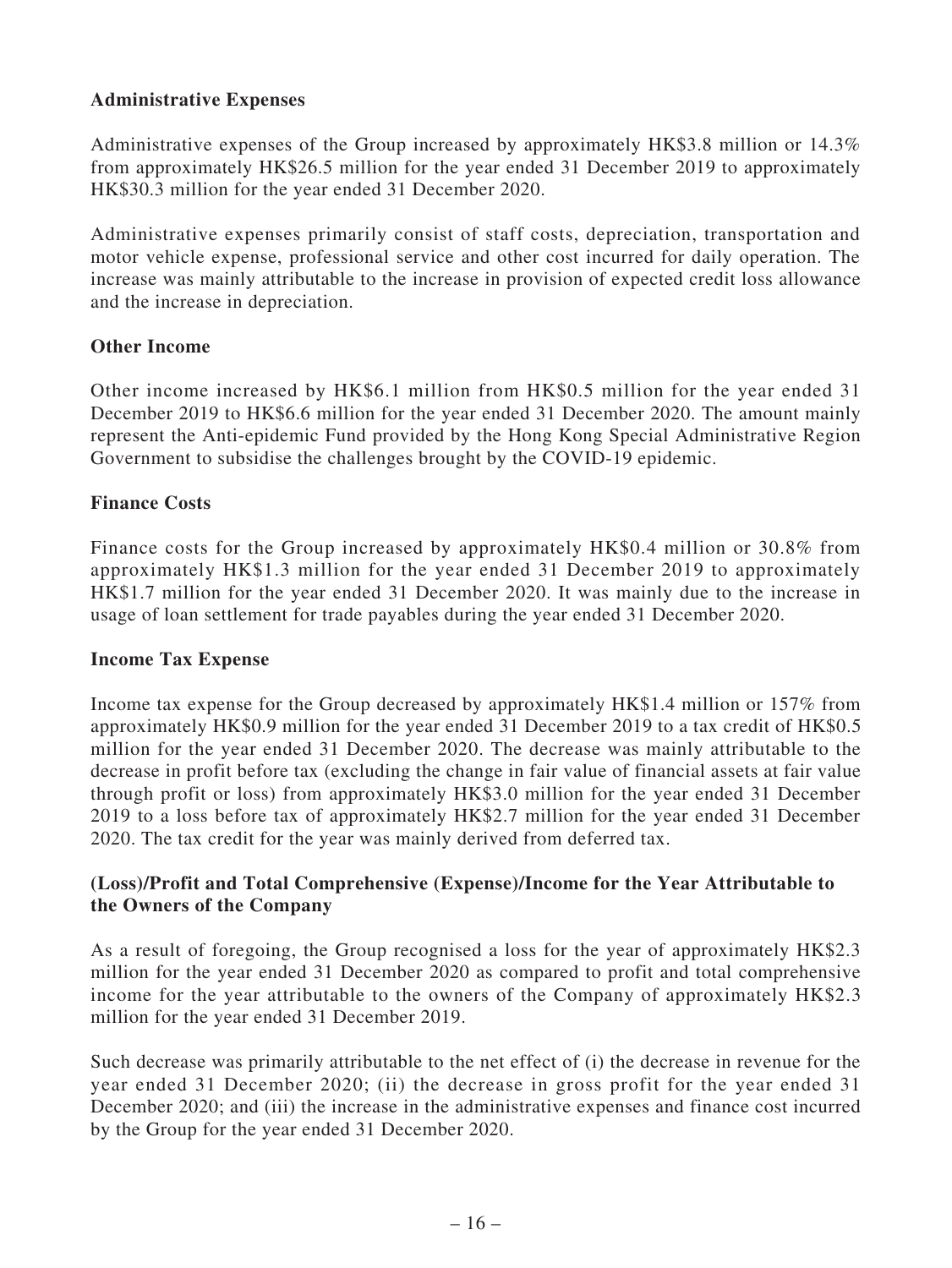# **LIQUIDITY AND FINANCIAL RESOURCES**

The current ratio decreased slightly from approximately 1.7 times as at 31 December 2019 to 1.6 times as at 31 December 2020.

As at 31 December 2020, the Group had bank borrowings of approximately HK\$36.4 million (2019: HK\$32.3 million). The gearing ratio, calculated based on the total borrowings divided by total equity at the end of the year and multiplied by 100%, increased from approximately 38.3% as at 31 December 2019 to approximately 44.3% as at 31 December 2020 due to the decrease in equity of the Group. The Group's financial position is sound and strong. With available bank balances and cash and bank credit facilities, the Group has sufficient liquidity to maintain its business operation.

### **TREASURY POLICY**

The Group has adopted a prudent financial management approach towards its treasury policies and thus maintained a healthy liquidity position throughout the Relevant Period. The Group strives to reduce exposure to credit risk by performing ongoing credit assessments and evaluations of the financial status of its customers. To manage liquidity risk, the Board closely monitors the Group's liquidity position to ensure that the liquidity structure of the Group's assets, liabilities and other commitments can meet its funding requirements from time to time.

### **CAPITAL STRUCTURE**

The shares of the Company were successfully listed on GEM of the Stock Exchange on 4 July 2018. There has been no change in the capital structure of the Group since then. The share capital of the Group only comprises of ordinary shares.

As at 31 December 2020, the Company's issued share capital was HK\$8,000,000 and the number of its issued ordinary shares was 800,000,000 of HK\$0.01 each.

#### **COMMITMENTS**

The operating lease commitments of the Group as at 31 December 2019 amounting to HK\$10,000 were primarily related to the short-term leases of its office premises and carpark spaces, there were no such operating lease commitments as at 31 December 2020.

#### **SEGMENTAL INFORMATION**

Segmental information is presented for the Group as disclosed on note 3 of the notes to the consolidated financial statements. There is no material changes in the industrial segment.

### **FUTURE PLANS FOR MATERIAL INVESTMENTS AND CAPITAL ASSETS**

As at 31 December 2020, the Group did not have other plans for material investments and capital assets.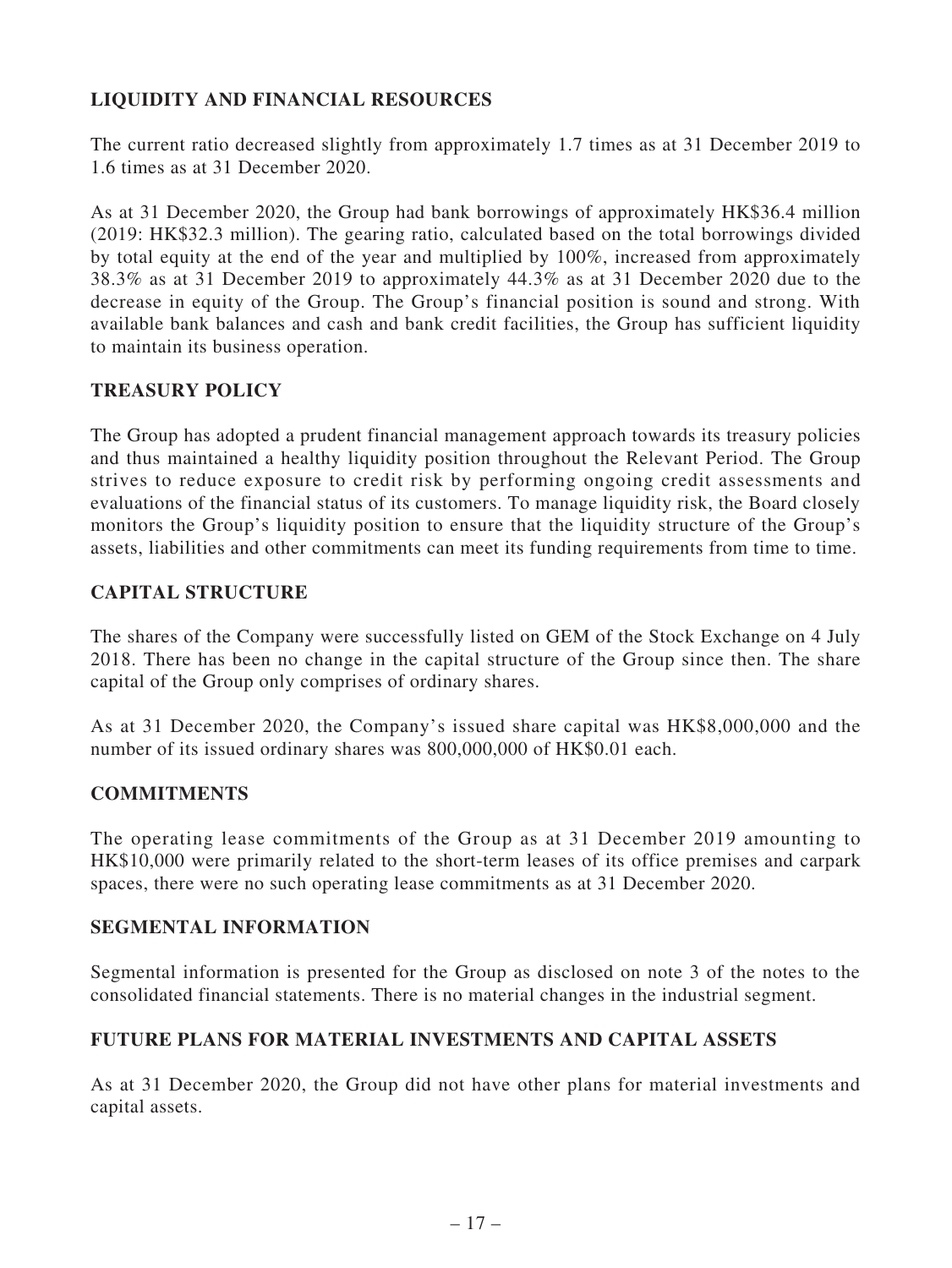# **MATERIAL ACQUISITIONS AND DISPOSALS OF SUBSIDIARIES AND AFFILIATED COMPANIES**

During the year ended 31 December 2020, the Group did not have any material acquisitions or disposals of subsidiaries and affiliated companies.

# **CONTINGENT LIABILITIES**

The Group did not have any contingent liabilities.

# **EXPOSURE TO EXCHANGE RATE FLUCTUATION**

The Group's revenue generating operations are mainly transacted in HK\$. The Directors consider the impact of foreign exchange exposure to the Group is minimal.

## **CHARGE OF GROUP'S ASSETS**

As at 31 December 2020, the Group pledged certain amount of land and buildings and investments in life insurance policies to secure short-term bank borrowings and other general banking facilities granted to the Group. For details, please refer to note 14 to the consolidated financial statements.

## **EMPLOYEES AND REMUNERATION POLICIES**

As at 31 December 2020, the Group employed a total of 126 employees (2019: 137 employees). The staff costs, including Directors' emoluments, of the Group were approximately HK\$46.1 million for the year ended 31 December 2020 (2019: approximately HK\$47.4 million). Remuneration is determined with reference to market terms and the performance, qualification and experience of individual employee. In addition to a basic salary, year-end discretionary bonuses were offered to those staff with outstanding performance to attract and retain eligible employees to contribute to the Group. Apart from basic remuneration, share options may be granted to eligible employees by reference to the Group's performance as well as individual contribution.

### **USE OF PROCEEDS**

The net proceeds from the Listing on 4 July 2018, after deducting listing related expenses, were approximately HK\$25.2 million. After the Listing, these proceeds were used for the purposes in accordance with the future plans and use of proceeds as set out in the Prospectus. The unused amount of the net proceeds from the Listing as at and up to the date of this announcement was approximately HK\$5.1 million.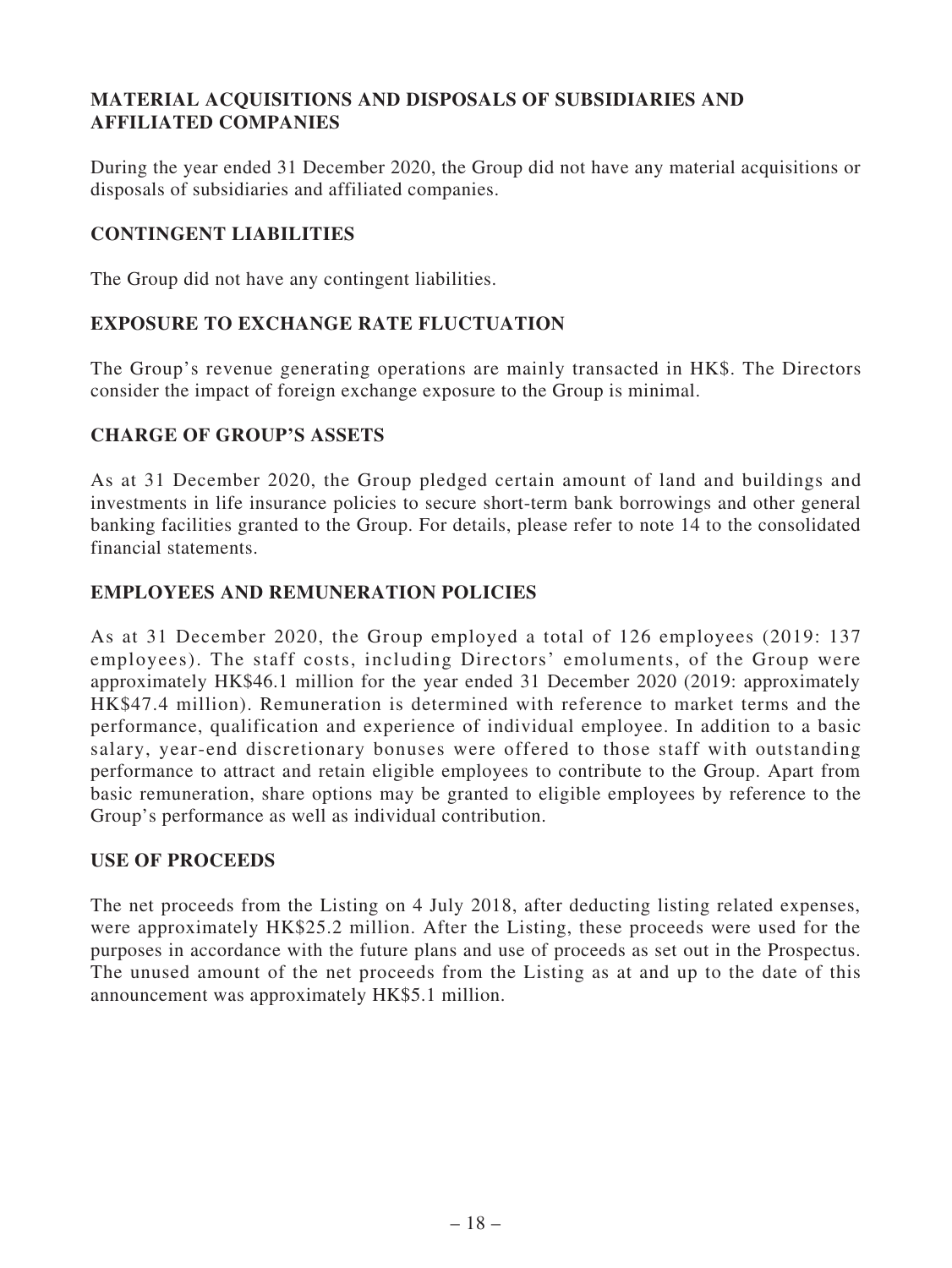An analysis of the planned amount utilised up to the date of this announcement is set out below:

|                                                                                                         | <b>Revised use of</b><br>net proceeds<br>as disclosed<br>in the<br>announcement<br>dated 15 July<br>2020<br>HK\$'million | <b>Actual use of</b><br>net proceeds<br>from<br><b>Listing Date to</b><br>31 December<br>2020<br>HK\$'million | <b>Expected</b><br>timeline of<br>full utilisation<br>of the balance |
|---------------------------------------------------------------------------------------------------------|--------------------------------------------------------------------------------------------------------------------------|---------------------------------------------------------------------------------------------------------------|----------------------------------------------------------------------|
| Reserved capital to satisfy the Group's potential<br>customers' requirement for surety/performance bond | 1.2                                                                                                                      | 1.2                                                                                                           |                                                                      |
| Further Strengthen the Group's manpower                                                                 | 9.4                                                                                                                      | 7.3                                                                                                           | End of year 2021                                                     |
| Acquisition of additional machinery and equipment                                                       | 4.3                                                                                                                      | 3.1                                                                                                           | End of year 2021                                                     |
| Upgrading the Hong Kong office and workshop                                                             | 7.7                                                                                                                      | 5.9                                                                                                           | End of year 2021                                                     |
| General working capital                                                                                 | 2.6                                                                                                                      | 2.6                                                                                                           |                                                                      |

The business objectives, future plans and planned use of proceeds as disclosed in the Prospectus and the announcement dated 15 July 2020 were based on the best estimation and assumption of future market conditions made by the Group at the relevant time while the proceeds were applied based on the actual development of the Group's business, the actual situation and the industry, for details please refer to the announcement dated 15 July 2020. The Directors will constantly evaluate the Group's business objective and will change or modify plans against the changing market condition to ensure the business growth of the Group.

# **OTHER INFORMATION**

# **Corporate Governance Practices**

Since the Listing, the Board has recognised that the transparency and accountability is important to a listed company. Therefore, the Company is committed in establishing and maintaining good corporate governance practices and procedures. The Directors believe that good corporate governance provides a framework that is essential for effective management, successful business growth and a healthy corporate culture in return to the benefits of the Company's stakeholders as a whole.

The Board has adopted and complied with the Corporate Governance Code (the "CG Code") as set out in Appendix 15 to the GEM Listing Rules. The Directors will continue to review its corporate governance practices in order to enhance its corporate governance standard, to comply with the increasingly tightened regulatory requirements from time to time, and to meet the rising expectation of shareholders and other stakeholders of the Company.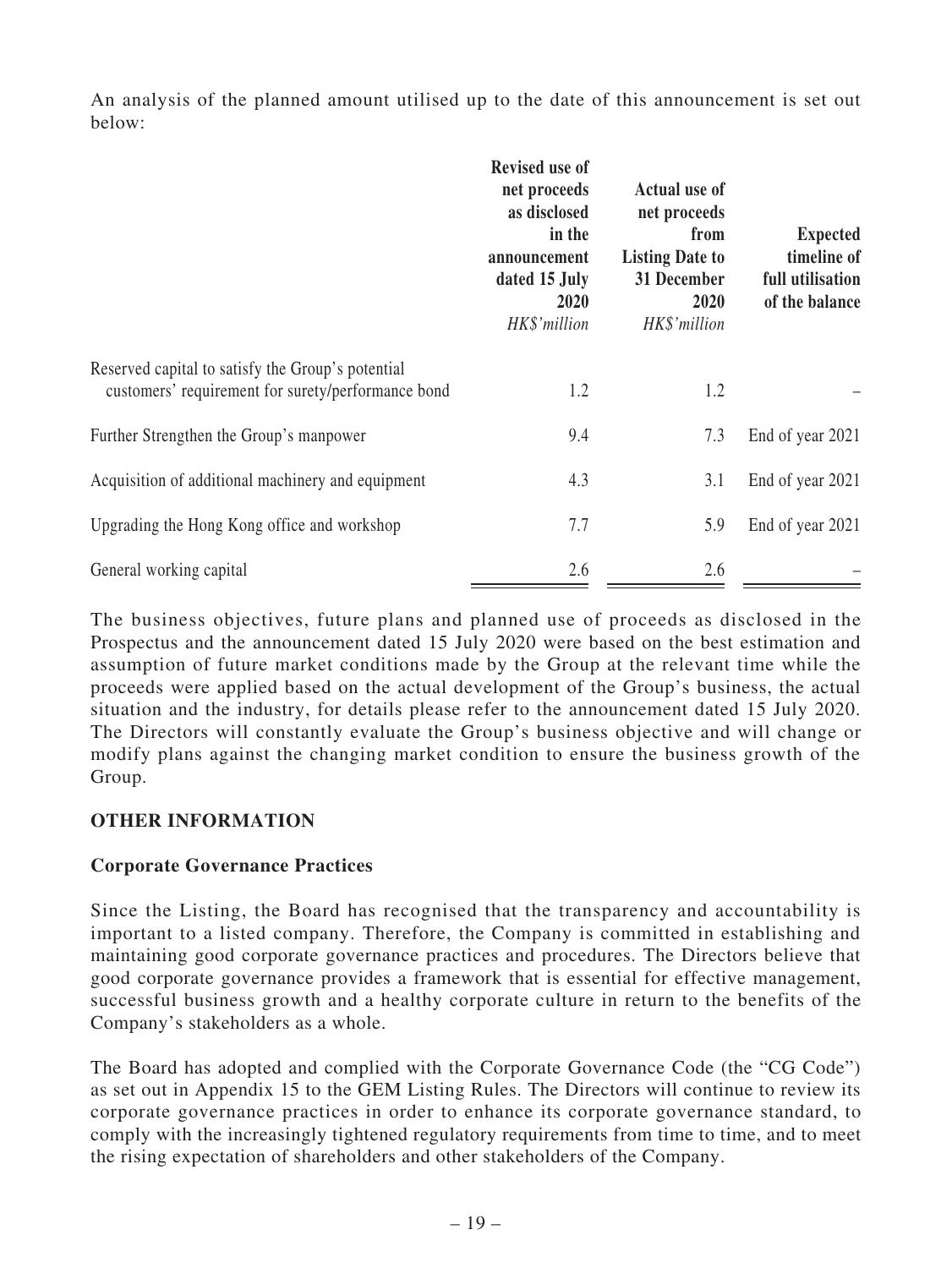Under the code provision A.2.1 of the CG Code, the role of chairman and chief executive should be separated and should not be performed by the same individual. The division of responsibilities between the chairman and chief executive should be clearly established.

Mr. Heung Chung Sum currently assumes the role of both chairman of the Company and chief executive of the Company. The Board considers that this structure could enhance efficiency in formulation and implementation of the Company's strategies. The Board will review the need of appointing suitable candidate to assume the role of chief executive when necessary.

Save as disclosed above, the Board is pleased to report compliance with all applicable code provisions of the CG Code during the year ended 31 December 2020.

## **Directors' Securities Transactions**

The Company has adopted a code of conduct regarding securities transactions by the Directors on terms no less exacting than the required standard of dealings set out in Rules 5.46 to 5.67 of the GEM Listing Rules. The Company had also made specific enquiry of all the Directors and the Company was not aware of any non-compliance with the required standard of dealings regarding securities transactions by the Directors during the year ended 31 December 2020.

## **Non-Competition Undertakings by Controlling Shareholders**

Each of the Controlling Shareholders (namely Mr. Heung Chung Sum, Advanced Pacific Enterprises Limited ("Advanced Pacific") has made an annual declaration to the Company that for the year ended 31 December 2020, it has complied with the terms of non-competition undertakings ("Non-Competition Undertakings") given in favour of the Company which are contained in the Deed of Non-Competition Undertaking. Details of the Non-Competition Undertakings are set out in the section headed "Relationship with the Controlling Shareholders" of the Prospectus. The INEDs have also reviewed the status of compliance by each of the Controlling Shareholders with the undertakings in the Non-Competition Undertakings and as far as the INEDs can ascertain, there is no breach of any of the undertakings in the Non-Competition Undertakings.

### **Purchase, Sale or Redemption of Listed Securities**

Neither the Company nor any of its subsidiaries have purchased, sold or redeemed any securities of the Company during the year ended 31 December 2020.

### **Dividend**

The Board does not recommend the payment of any final dividend for the year ended 31 December 2020.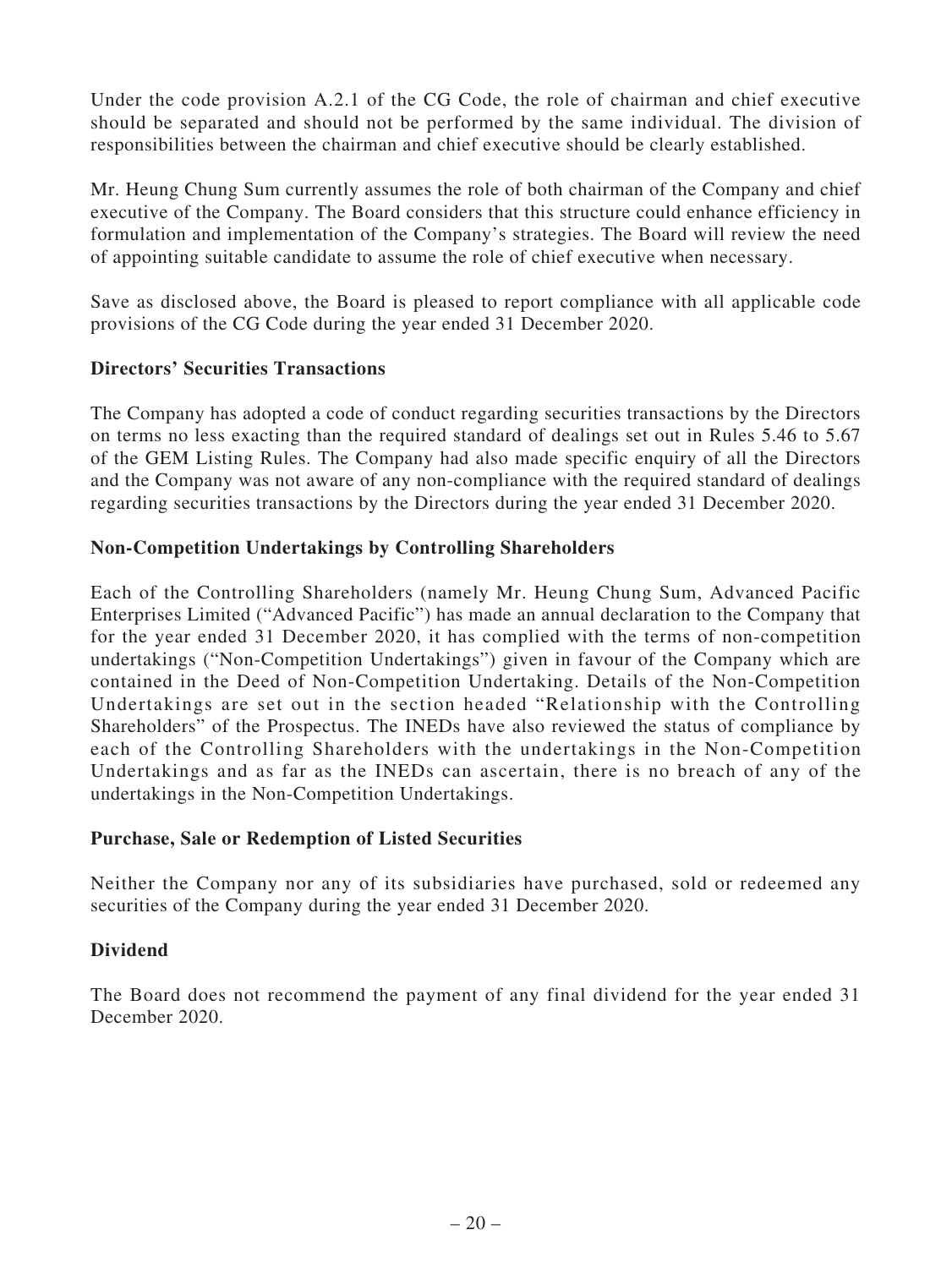### **Annual General Meeting and Closure of Register of Members**

The annual general meeting is scheduled on Monday, 10 May 2021. In order to determine entitlements to attend and vote at the annual general meeting, the register of members of the Company will be closed from Tuesday, 4 May 2021 to Monday, 10 May 2021, both days inclusive, during which period no transfer of shares of the Company will be effected. In order to be eligible to attend and vote at the forthcoming annual general meeting of the Company, all transfer documents accompanied by the relevant share certificates must be lodged for registration with the Company's Hong Kong branch share registrar and transfer office, Tricor Investor Services Limited at Level 22, Hopewell Centre, 183 Queen's Road East, Hong Kong not later than 4:30 p.m. on 3 May 2021.

### **Audit Committee**

The Company established the Audit Committee with written terms of reference in compliance with the GEM Listing Rules, in accordance with provisions set out in the CG Code which are available on the websites of the Stock Exchange and the Company.

The Audit Committee currently consists of three independent non-executive Directors namely Mr. Chan Chi Hang, Mr. Dr. Ip Wai Hung and Mr. Ko, Wilson Wai Shun. The chairman of the Audit Committee is Mr. Chan Chi Hang, who has appropriate professional qualifications and experience in accounting matters.

### **Review of Annual Results**

The audit committee of the Company has reviewed the annual results for the year ended 31 December 2020 before the results were submitted to the Board for approval.

The figures in respect of the preliminary announcement of the Group's results for the year ended 31 December 2020 have been agreed by the Company's auditor, Grant Thornton Hong Kong Limited, to the amounts set out in the Group's consolidated financial statements for the year. The work performed by Grant Thornton Hong Kong Limited in this respect did not constitute an assurance engagement in accordance with Hong Kong Standards on Auditing, Hong Kong Standards on Review Engagements or Hong Kong Standards on Assurance Engagements issued by the Hong Kong Institute of Certified Public Accountants and consequently no assurance has been expressed by the Grant Thornton Hong Kong Limited on the preliminary announcement.